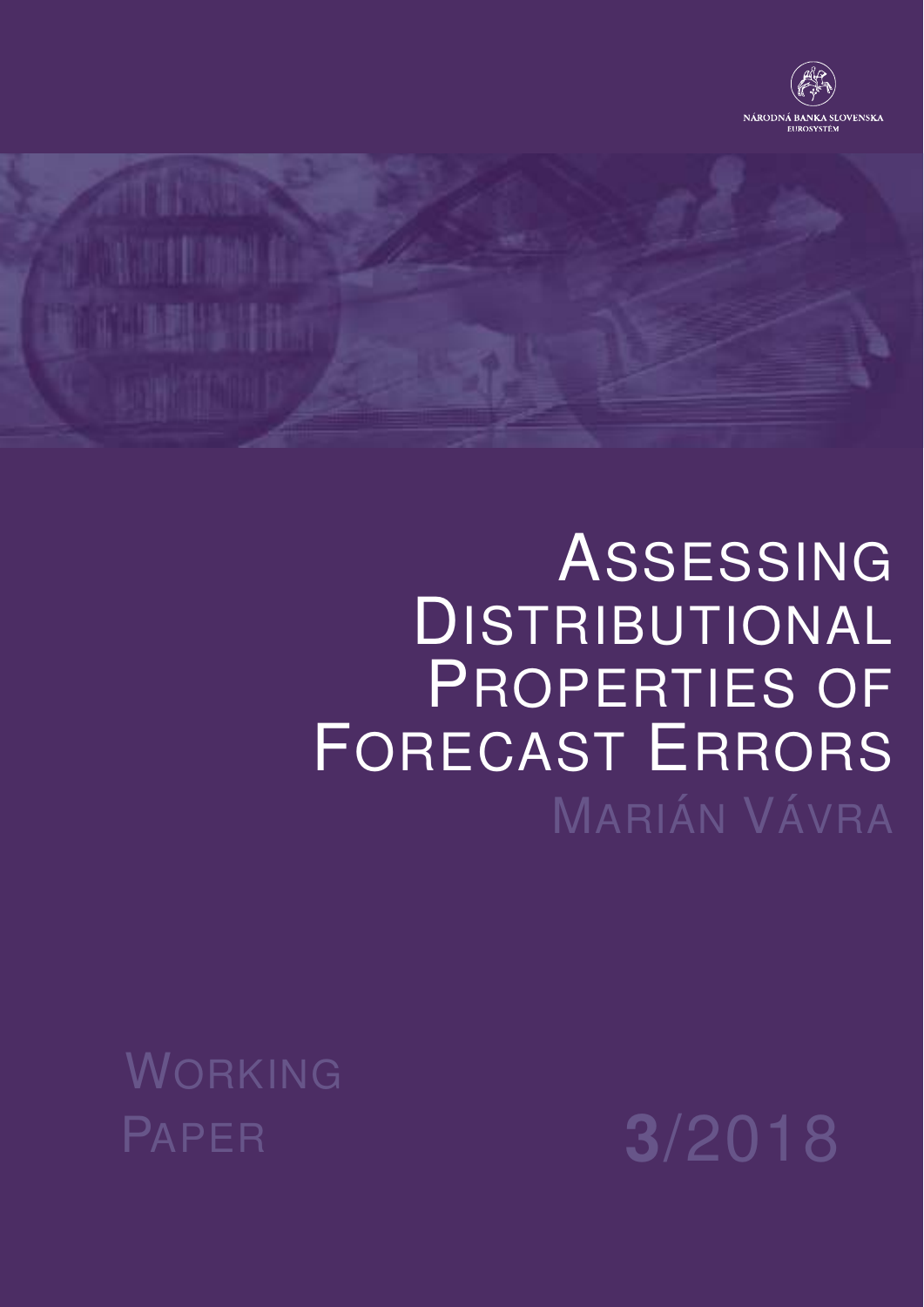

© National Bank of Slovakia www.nbs.sk Imricha Karvaša 1 813 25 Bratislva

research@nbs.sk

July 2018

ISSN 2585-9269

The views and results presented in this paper are those of the authors and do not necessarily represent the official opinions of the National Bank of Slovakia.

All rights reserved.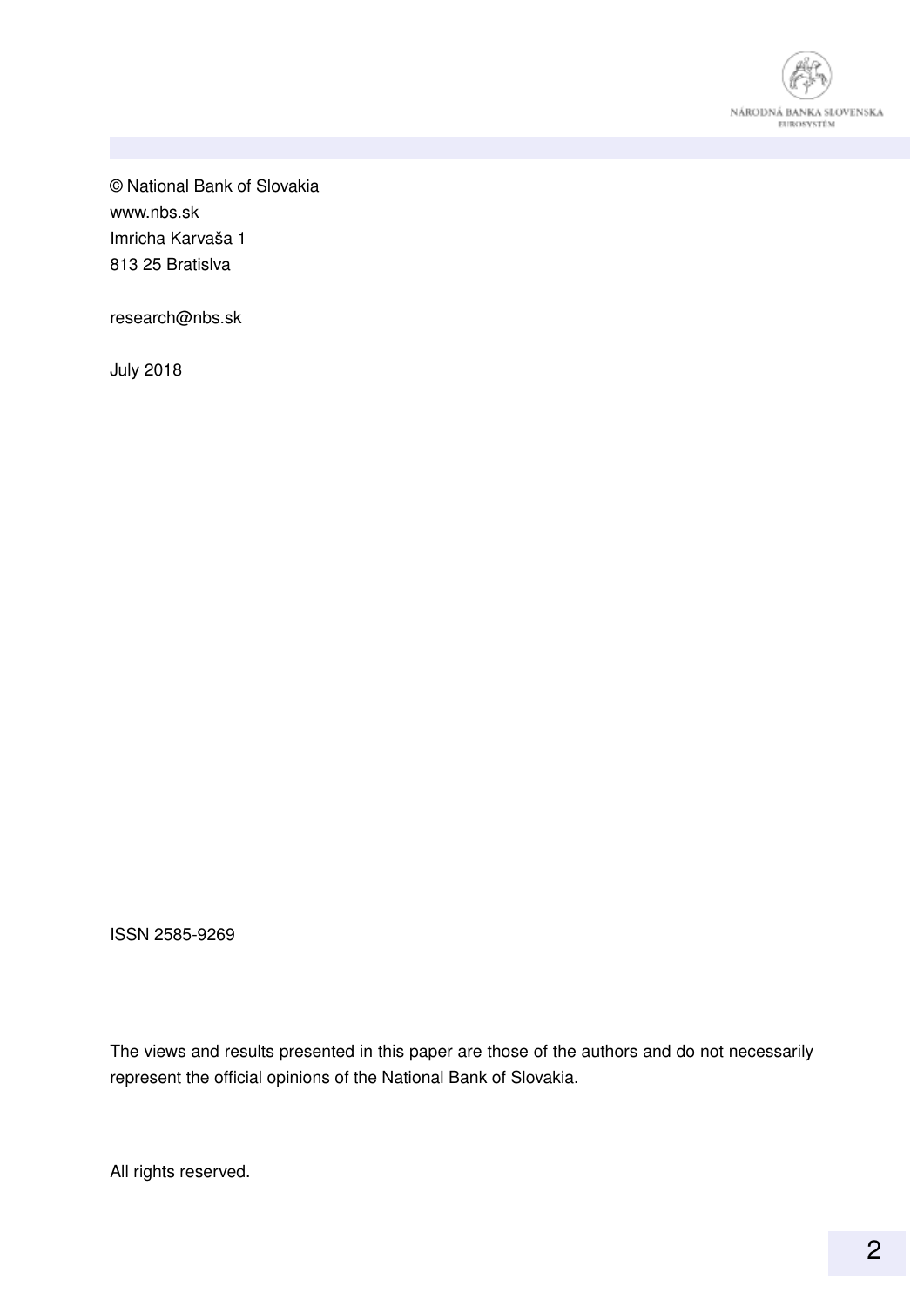

#### Assessing Distributional Properties of Forecast Errors<sup>[1](#page-2-0)</sup>

Working paper NBS

Marián Vávra<sup>[2](#page-2-1)</sup>

#### Abstract

This paper considers the problem of assessing the distributional properties (normality and symmetry) of macroeconomic forecast errors of G7 countries for the purpose of fan-chart modelling. Test statistics based on a Cramér von-Mises distance are used with critical values obtained via a bootstrap. Our results indicate that the assumption of symmetry of the marginal distribution of forecast errors is reasonable whereas the assumption of normality is not.

JEL classification: C12; C15; C22; C53 Key words: Normality; Symmetry; Forecast errors; Prediction intervals; Bootstrap

Downloadable at http://www.nbs.sk/en/publications-issued-by-the-nbs/working-papers

<span id="page-2-0"></span><sup>&</sup>lt;sup>1</sup>I would like to thank Zacharias Psaradakis, Ron Smith, and Peter Tulip for useful comments and interesting suggestions. All remaining errors are only mine.

<span id="page-2-1"></span> $2^{\circ}$ Marián Vávra, Research Department of the NBS.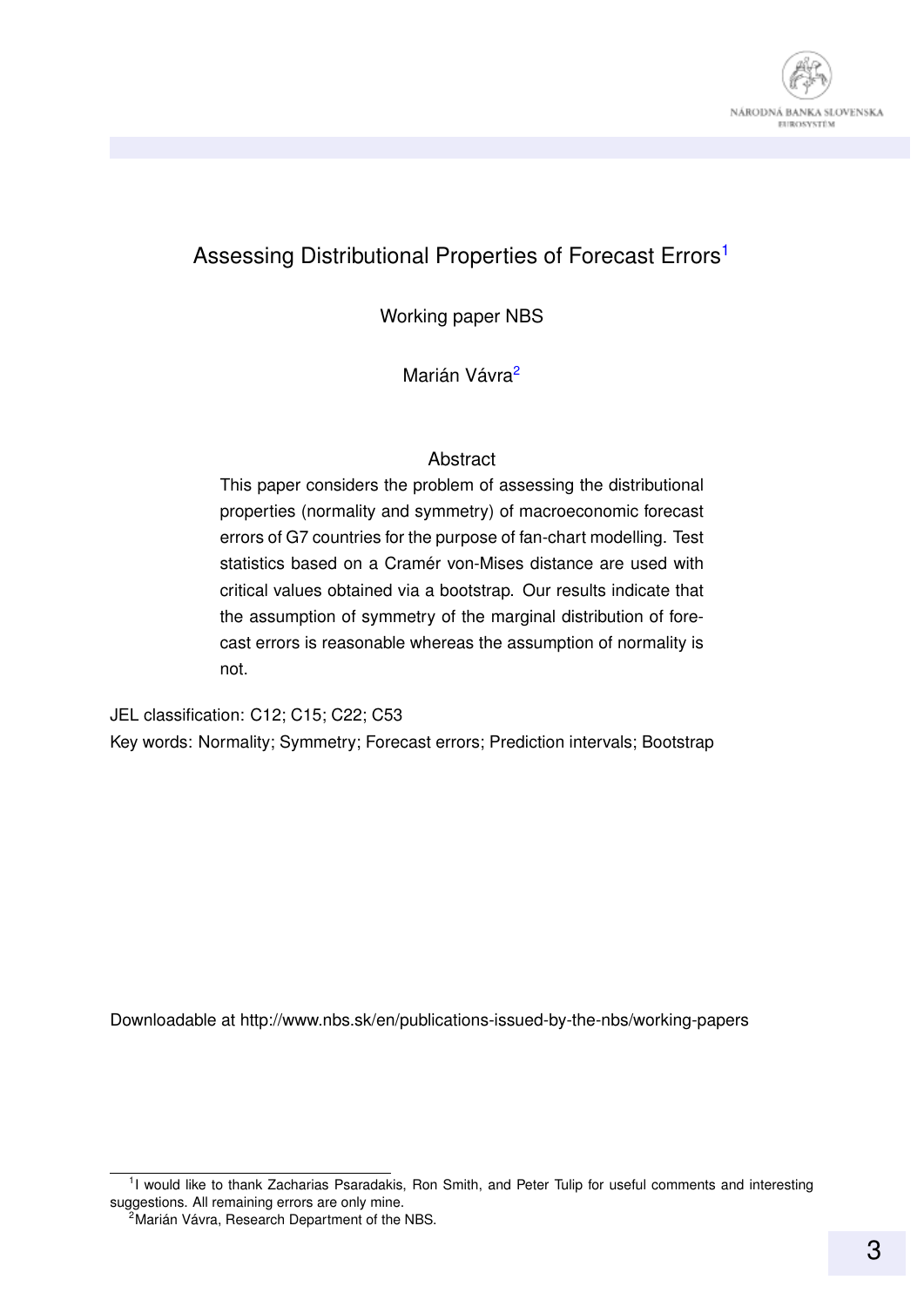

## **1. INTRODUCTION**

Due to uncertainty surrounding point forecasts, there is a general consensus in the literature that a central bank maximizing the probability of achieving its goal should adopt some form of "density forecasting" when conducting monetary policy (see [Greenspan](#page-12-0) [\(2003\)](#page-12-0)). Many central banks thus nowadays calculate and officially publish prediction intervals for key economic variables (e.g. inflation and output) in order to express and communicate perceived forecast risks with professionals and the general public.<sup>[3](#page-3-0)</sup> Two approaches have become popular in the forecasting industry: (i) asymmetric prediction bands<sup>[4](#page-3-1)</sup>; and (ii) Gaussian prediction bands<sup>[5](#page-3-2)</sup>. In the former case, the marginal prediction bands are calculated using a mixture of two Gaussian distributions with the same means but different variances. Apart from being intuitive and easy to calculate, this approach allows us to take into account unbalanced risks of the future development of exogenous factors. However, this approach implicitly relies on marginal symmetry of historical forecast errors. In the latter case, marginal prediction bands explicitly rely on an assumption that forecast errors are normally distributed. Clearly, if the assumption of symmetry and/or normality is violated, then the prediction intervals are subject to misspecification. This fact can, in turn, give rise to economic policy misperception and erroneous policy decisions. For example, based on the officially reported prediction bands prior to the Great Recession period, most economists and central bankers did not view price deflation and the zero lower bound of interest rates as a problem (see [Tetlow and Tulip](#page-13-0) [\(2008\)](#page-13-0)). We hold the view that using empirical quantiles from the appropriate distribution (altogether with correctly calculated long-run variance of forecast errors) can substantially improve the performance of fan-charts.

Unfortunately, many practitioners are reluctant to test for the distributional assumptions when calculating prediction intervals. We presume that this reluctance has something to do with the fact that both normality and symmetry tests with appropriate critical values valid under (weak) dependence of observations have not yet been fully implemented in widely used software packages. Given these considerations, it is desirable to provide reliable empirical evidence about the distributional properties of macroeconomic forecasting errors which can then be used for fan-chart modelling.

Although some work on testing for normality of forecast errors has already been done in the literature (see, e.g., [Lahiri and Teigland](#page-12-1) [\(1987\)](#page-12-1), [Makridakis and Winkler](#page-13-1) [\(1989\)](#page-13-1), [Harvey and](#page-12-2) [Newbold](#page-12-2) [\(2003\)](#page-12-2), [Reifschneider and Tulip](#page-13-2) [\(2007\)](#page-13-2)), the existing results should be treated with caution. For example, [Reifschneider and Tulip](#page-13-2) [\(2007\)](#page-13-2) assess normality of the US Federal Re-

<span id="page-3-0"></span><sup>&</sup>lt;sup>3</sup>[Hammond et al.](#page-12-3) [\(2012\)](#page-12-3) surveys the (inflation) reports of 27 central banks out of which 20 banks provide prediction intervals officially.

<span id="page-3-1"></span><sup>4</sup>This approach has been implemented in some way at the Bank of England, National Bank of Slovakia, South African Reserve Bank, National Bank of Poland, Hungarian National Bank, International Monetary Fund, World Bank, among others.

<span id="page-3-2"></span><sup>&</sup>lt;sup>5</sup>This approach has been implemented in some way at the Bank of Canada, Czech National Bank, Riksbank, Norges Bank, European Central Bank, among others.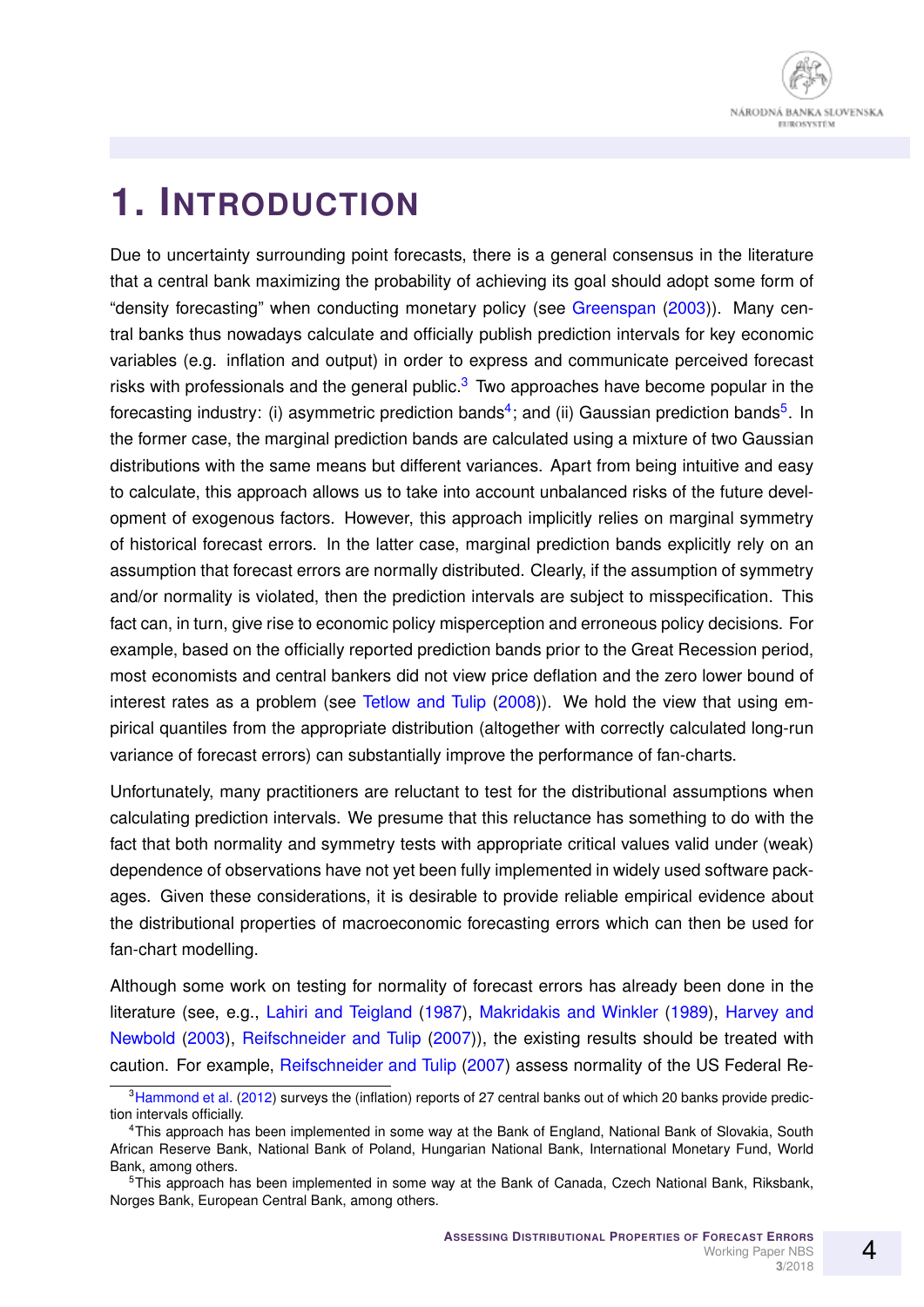serve System forecast errors using the skewness-kurtosis test based on the asymptotic critical values derived for independently and identically distributed (i.i.d.) observations. As a result, the test gives very likely incorrect inference for dependent observations, including forecast errors where serial correlation increases with the forecast horizon (see Section 4 for details). Using the original skewness-kurtosis test might be justified only for serially uncorrelated forecast er-rors but not in general.<sup>[6](#page-4-0)</sup> [Harvey and Newbold](#page-12-2) [\(2003\)](#page-12-2) assess normality of both individual and aggregated errors from the US Survey of Professional Forecasters based on formal testing for excess kurtosis with the Monte Carlo-based critical values. These may improve small sample properties of the test in the case of i.i.d. observations but fail in the case of serial dependence which is clearly the case of empirically observed macroeconomic forecast errors. At least to the best of our knowledge, no results for assessing symmetry of the marginal law of macroeconomic forecast errors are available in the literature.

This study makes two contributions. First, we assess both normality and symmetry of an international panel of survey-based macroeconomic forecast errors using the Cramer von-Mises type test statistics with appropriate critical values obtained via a bootstrap. The main task here is to provide reliable empirical evidence about the distributional properties of macroeconomic forecasting errors which can then be used for fan-chart modelling. The dataset employed in our study represents a unique data source which enables us to analyze forecast errors of two key macroeconomic variables for G7 countries over a long time period, something which is of practical importance for central banks and other forecasting institutions.<sup>[7](#page-4-1)</sup> Second, a MATLAB code is made publicly available to researchers.

The paper is organized as follows. The statement of the problem and the relevant test statistics are discussed in Section 2. The bootstrap method to obtain appropriate critical values is described in Section 3. An international dataset of forecast errors is discussed in Section 4. The empirical results are presented in Section 5. Section 6 summarizes and concludes.

# **2. TEST STATISTICS**

Suppose  $\mathcal{X}_n = \{X_1, X_2, \ldots, X_n\}$  are consecutive observations from a stationary stochastic process  $\mathcal{X} = \{X_t\}_{t \in \mathbb{Z}}$  satisfying

<span id="page-4-2"></span>
$$
X_t - \mu = \sum_{j=0}^{\infty} \psi_j \varepsilon_{t-j}, \qquad t \in \mathbb{Z}, \tag{1}
$$

for some  $\mu \in \mathbb{R}$ , where  $\{\psi_j\}_{j\in \mathbb{Z}^+}$  is a square-summable sequence of real numbers (with  $\psi_0 = 1$ ) and  $\{\varepsilon_t\}_{t\in\mathbb{Z}}$  is a sequence of i.i.d., real-valued, zero-mean random variables with variance

<span id="page-4-0"></span><sup>&</sup>lt;sup>6</sup>It is only fair to note that the authors are aware of this shortcoming (see [Reifschneider and Tulip](#page-13-2) [\(2007,](#page-13-2) pp. 19-20)).

<span id="page-4-1"></span> $7$ Theoretically, it would be more policy relevant to assess the distributional properties of the central banks' forecast errors. Practically, it would be infeasible to compile a dataset comparable with the one employed in the study.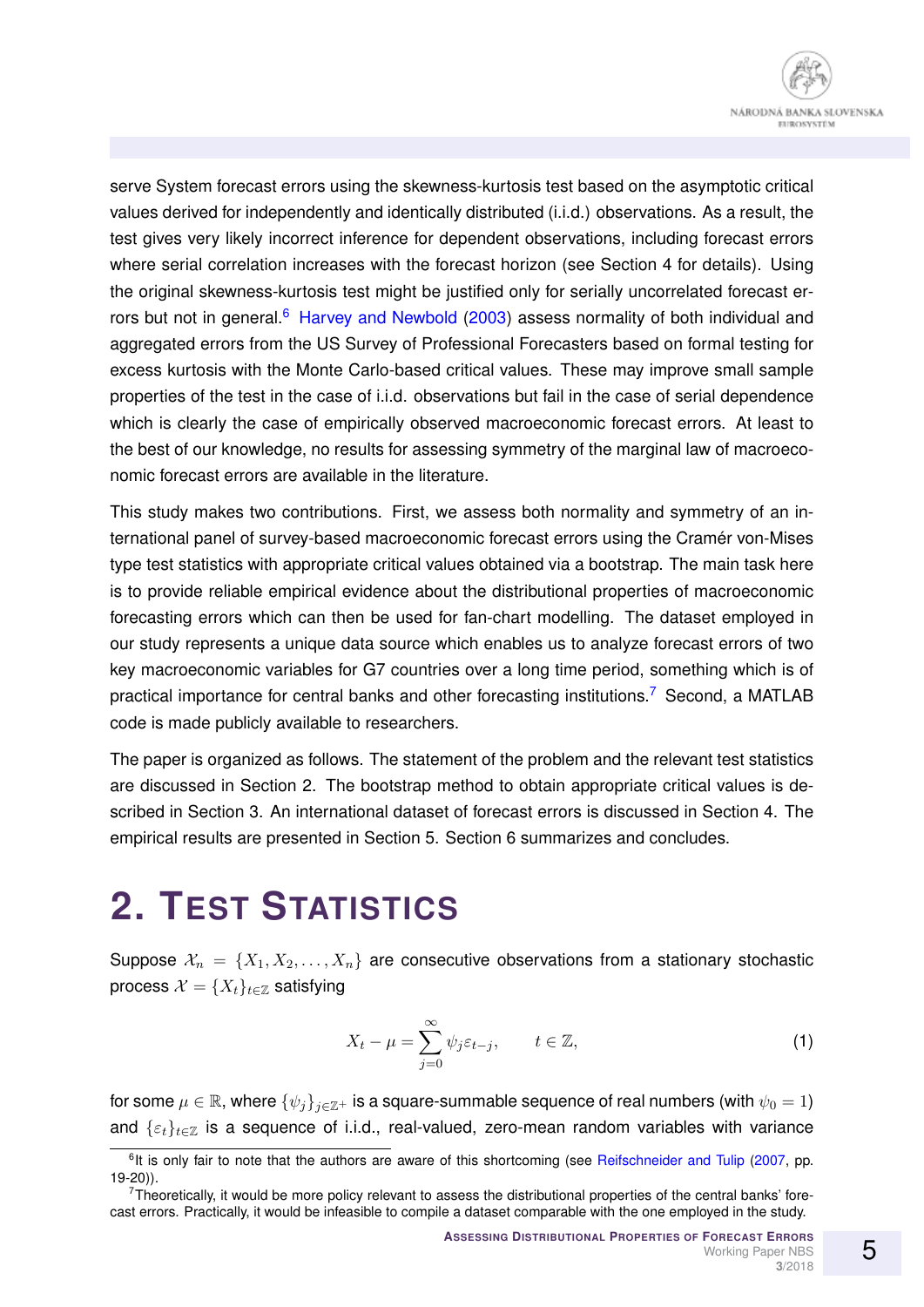

#### $s^2 \in (0,\infty).$

The first objective is to test the null hypothesis that the one-dimensional marginal distribution  $F$ of  $X$  is Gaussian, that is

<span id="page-5-2"></span>
$$
\mathcal{H}_0^N : F = N(\mu, \sigma^2). \tag{2}
$$

The alternative hypothesis is that distribution F of X is non-Gaussian.<sup>[8](#page-5-0)</sup> The second objective is to test the null hypothesis that the one-dimensional marginal distribution  $F$  of  $\mathcal X$  is symmetric around the center  $\mu$ , that is

<span id="page-5-3"></span>
$$
\mathcal{H}_0^S : F(x - \mu) = 1 - F(\mu - x). \tag{3}
$$

The alternative hypothesis is that distribution F of X is asymmetric.<sup>[9](#page-5-1)</sup>

A popular and consistent class of (nonparametric) tests for assessing both null hypotheses of normality and symmetry of the marginal law is based on the distance between the empirical distribution function and its theoretical counterpart (see, e.g., [Rothman and Woodroofe](#page-13-3) [\(1972\)](#page-13-3), [Aki](#page-12-4) [\(1981\)](#page-12-4), [Boos](#page-12-5) [\(1982\)](#page-12-5), [Koziol](#page-12-6) [\(1983\)](#page-12-6), [Lilliefors](#page-12-7) [\(1967\)](#page-12-7), [Stephens](#page-13-4) [\(1976\)](#page-13-4) for i.i.d. data; [Psaradakis](#page-13-5) [\(2003\)](#page-13-5), Psaradakis and Vávra [\(2017\)](#page-13-6) for dependent data). In partiular, the test statistics for the null hypotheses in  $(2)$  and  $(3)$  considered here are based on the Cramer von-Mises distance

<span id="page-5-4"></span>
$$
\mathcal{D}_N = n \int_{\mathbb{R}} [F_n(\hat{\mu} + \hat{\sigma}x) - \Phi(x)]^2 d\Phi(x), \tag{4}
$$

<span id="page-5-5"></span>
$$
\mathcal{D}_S = n \int_{\mathbb{R}} [F_n(x) + F_n(2\hat{\mu} - x) - 1]^2 dF_n(x), \tag{5}
$$

where  $F_n(x)=n^{-1}\sum_{t=1}^n \mathbb{I}(X_t\leq x),$  for each  $x\in\mathbb{R},$  is the empirical distribution function of  $\mathcal{X}_n,$  $\Phi$  denotes the standard normal distribution function,  $\hat{\mu}$  and  $\hat{\sigma}$  denote the estimated location and scale parameters respectively. Simple computing forms of the test statistics can be found in [Anderson and Darling](#page-12-8) [\(1954\)](#page-12-8) and [Rothman and Woodroofe](#page-13-3) [\(1972\)](#page-13-3).

The asymptotic null distribution of distance-based statistics such as  $\mathcal{D}_N$  and  $\mathcal{D}_S$  is complicated to obtain, unless one is dealing with the classical problem of testing a simple null hypothesis ( $\mu$  and  $\sigma$  known) for i.i.d. data. In our case, inference is complicated by the presence of both estimated parameters and dependence in  $\mathcal{X}_n$ . To complicate matters further, the distribution of the above distance test statistics depends on estimators of the unknown parameters used in [\(4\)](#page-5-4) and [\(5\)](#page-5-5) (see, e.g., [Aki](#page-12-4) [\(1981\)](#page-12-4)).

As a practical way of circumventing the problems mentioned above, we propose to use an autoregressive sieve bootstrap procedure to obtain  $P$ -values and/or critical values for the distance test statistics. The principal advantage of the sieve bootstrap is that it can be used to

<span id="page-5-0"></span> $^8$ Note that the null hypothesis can be alternatively stated as:  ${\cal H}_0^N$  :  $F=N(0,\sigma^2)$  since the forecast errors should be zero mean stochastic processes. However, empirical evidence suggests that the forecast errors are biased in small samples. The official forecasts are thus corrected for historically observed biases in forecast errors. Therefore, we inspect the stochastic properties of the errors beyond the first moment in this study.

<span id="page-5-1"></span> $^9$ Note that the null hypothesis can be alternatively stated as:  $\mathcal{H}_0^S$  :  $F(x)=1-F(-x)$  since the forecast errors should be zero mean stochastic processes. See Footnote 6 for an explanation.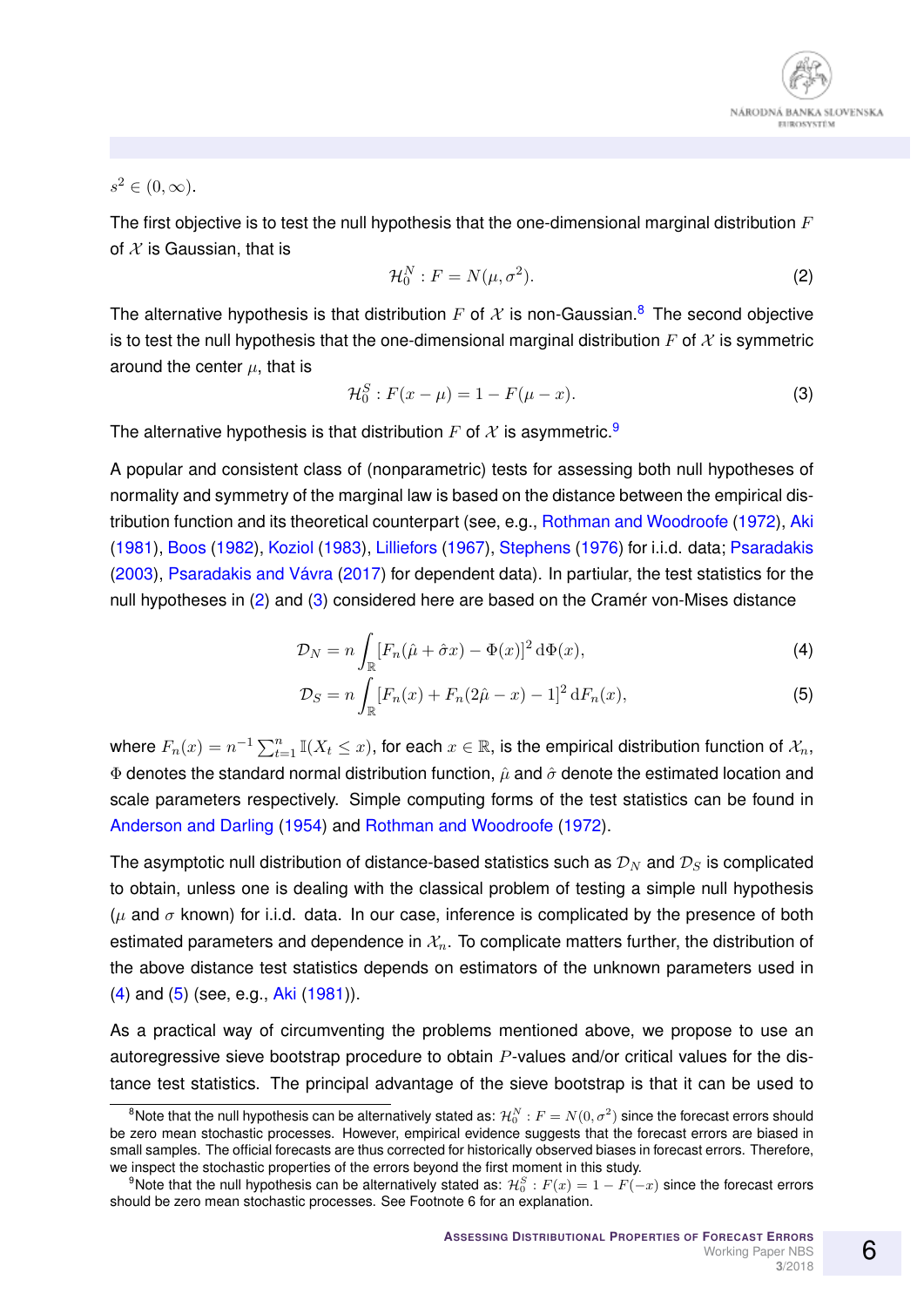approximate the sampling properties of both  $\mathcal{D}_N$  and  $\mathcal{D}_S$  without knowledge or estimation of the dependence parameter in data. Moreover, because bootstrap approximations are constructed from replicates of the test statistics themselves, there is no need to derive analytically, nor to make assumptions about, the appropriate norming factors for the distance statistics or their asymptotic null distributions, something which is very convenient in practice.

# **3. AUTOREGRESSIVE SIEVE BOOTSTRAP APPROXIMATION**

The autoregressive sieve bootstrap is motivated by the observation that, under [\(1\)](#page-4-2) and an additional assumption of invertibility,  $\mathcal{X} = \{X_t \text{ admits the representation }$ 

<span id="page-6-1"></span>
$$
\sum_{j=0}^{\infty} \phi_j (X_{t-j} - \mu) = \varepsilon_t, \qquad t \in \mathbb{Z}, \tag{6}
$$

for a square-summable sequence of real numbers  $\{\phi_j\}_{j\in\mathbb{Z}_+}$  (with  $\phi_0\,=\,1)$  such that  $\phi(z)\,=\,$  $\sum_{j=0}^{\infty}\phi_jz^j$  for  $|z|< 1.1$ <sup>0</sup> The idea is to approximate [\(6\)](#page-6-1) by a finite-order autoregressive model and use this as the basis of a semi-parametric bootstrap scheme. If the order of the autoregressive approximation is allowed to increase simultaneously with  $n$  at an appropriate rate, the distribution of the process in  $(6)$  will be matched asymptotically (see [Kreiss](#page-12-9) [\(1992\)](#page-12-9) and Bühlmann [\(1997\)](#page-12-10)).

The bootstrap procedure used to approximate the sampling properties of the distance statistics  $\mathcal{D}_N$  and  $\mathcal{D}_S$  under the null hypotheses can be described in the following steps. (Only for notational simplicity, the distance test statistic is denoted as  $D$ . Any computational differences between the  $\mathcal{D}_N$  and  $\mathcal{D}_S$  are stated explicitly):

S1. For some integer  $p \geq 1$  (chosen as a function of n so that  $p^{-1} + n^{-1}p \rightarrow 0$  as  $n \rightarrow$  $\infty$ ), compute the  $p$ th order least-squares estimate  $(\hat{\phi}_{p1},\ldots,\hat{\phi}_{pp})$  of the autoregressive coefficients for  $X$  by minimizing

<span id="page-6-2"></span>
$$
(n-2p)^{-1} \sum_{t=p+1}^{n} \left\{ (X_t - \hat{\mu}) - \sum_{j=1}^{p} \phi_{pj} (X_{t-j} - \hat{\mu}) \right\}^2, \tag{7}
$$

where  $\hat{\mu}$  denotes a sample average calculated from  $\mathcal{X}_n$  and  $\{\hat{\varepsilon_t}\}_{t=p+1}^n$  denotes a sequence of the estimated residuals.

S2. By setting initial values  $X_{-p+1}^* = \cdots = X_0^* = \hat{\mu}$ , generate bootstrap pseudo-observations

<span id="page-6-0"></span> $10$ It is important to point out that, as discussed in [Poskitt](#page-13-7) [\(2007\)](#page-13-7), the autoregressive representation [\(6\)](#page-6-1) provides a meaningful approximation even if  $\psi(z)$  has zeros in the unit disc  $|z| < 1$ .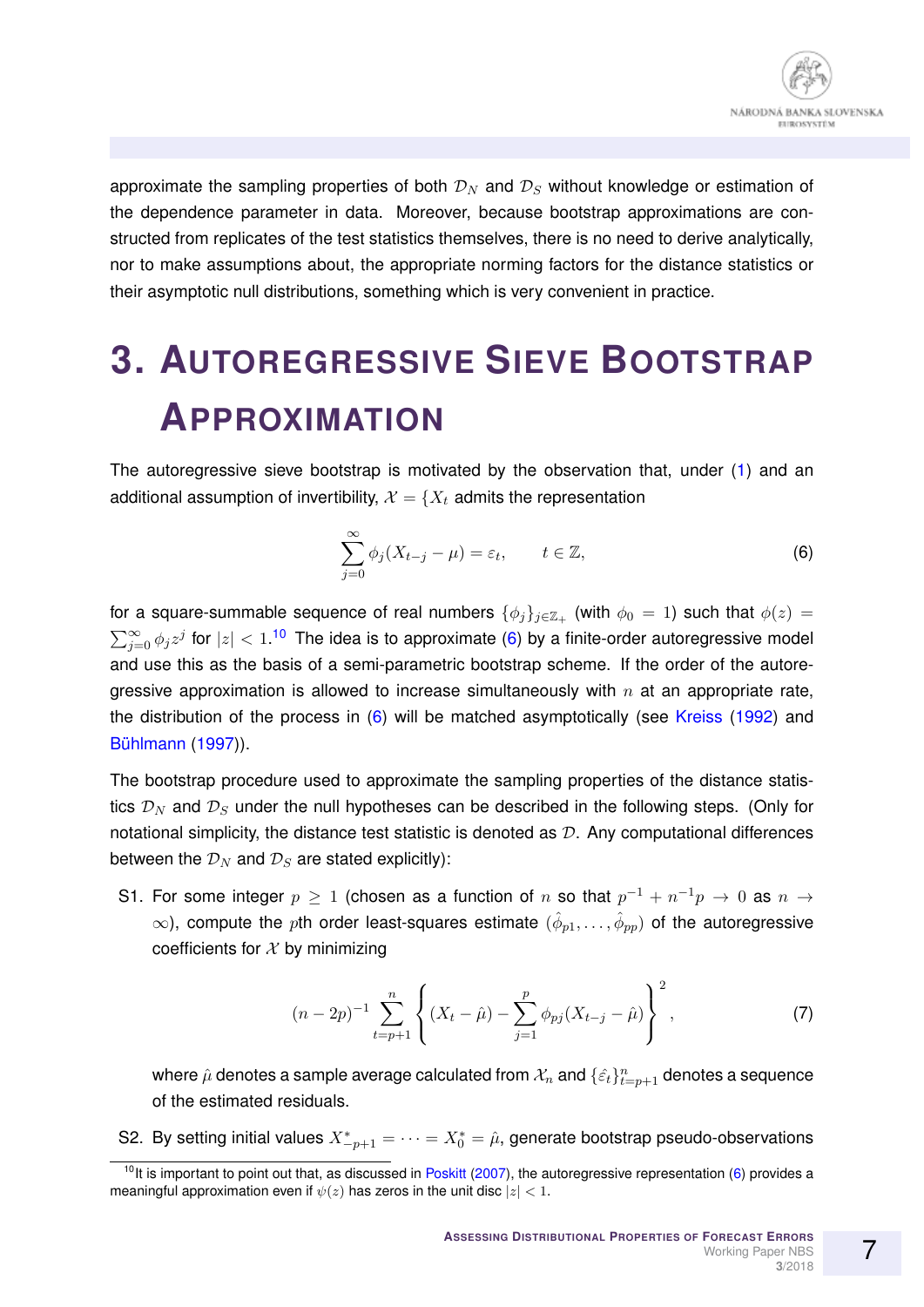

 $(X_1^*,\ldots,X_n^*)$  via the recursion

<span id="page-7-1"></span>
$$
X_t^* - \hat{\mu} = \sum_{j=1}^p \hat{\phi}_{pj}(X_{t-j}^* - \hat{\mu}) + a_t^*, \qquad t = 1, 2, \dots, n + b,
$$
 (8)

where the  $a_t^{\ast}$ 's are i.i.d. random variables having mean zero and drawn from the empirical distribution function which is selected based on the purpose of the analysis:

- $\bullet\,$  in the case of the null of normality (i.e.  $\,\mathcal{H}^N_0),\,\{a^*_t\}$  are i.i.d. errors drawn from  $N(0,\hat{s}^2_p),\,$ where  $\hat{s}^2_p$  is the minimum value of [\(7\)](#page-6-2);
- in the case of the null of symmetry (i.e.  $\mathcal{H}_0^S$ ),  $\{a_t^*\}$  are i.i.d. errors drawn from the symmetrized empirical distribution function of residuals given by

$$
\hat{G}_n(x) = (n-p)^{-1} \sum_{t=p+1}^n \mathbf{I}(\zeta_t \hat{\varepsilon}_t \le x), \quad \text{for} \quad x \in \mathbb{R},
$$

where  $\{\hat{\varepsilon}_t\}$  is a sequence of the estimated residuals from step S1 and  $\{\zeta_t\}$  is a sequence of i.i.d. random variables drawn from the discrete uniform distribution on -1 and 1.

Then discard the initial b replicates to eliminate start-up effects (this procedure, with  $b =$ 100, is used in the sequel). Define the bootstrap analogue of D by the plug-in rule as  $\mathcal{D}^*$ calculated using the appropriate test statistic with  $\mathcal{X}_n^* = \{X_1^*, X_2^*, \ldots, X_n^*\}$  replacing  $\mathcal{X}_n$ .

S3. Repeat step S2 independently  $B$  times to obtain a collection of  $B$  replicates  $\{\mathcal{D}_1^*,\ldots,\mathcal{D}_B^*\}$ of  $\mathcal{D}^*$ . The sampling distribution of  $\mathcal D$  is then approximated by the empirical distribution function associated with  $\{\mathcal{D}^*_1,\ldots,\mathcal{D}^*_B\}$ , that is  $\hat{H}^*(x)=B^{-1}\sum_{i=1}^B \mathbb{I}(\mathcal{D}^*_i\leq x),$  for  $x\in\mathbb{R}.$ Then, a bootstrap test rejects the null hypothesis at the significance level  $\alpha$  if  $\mathcal{D} > \inf\{x :$  $\hat{H}^*(x) \geq 1-\alpha\},$  where  ${\cal D}$  is a value of the test statistic obtained from the observed sample  $\mathcal{X}_n$ .

Consistency of the sieve bootstrap estimator of the null sampling distribution of  $D$  follows from Lemma 1, Theorem 2 and Remark 2 of [Poskitt](#page-13-8) [\(2008\)](#page-13-8) under a suitable assumption about the rate of increase of p and the fractional parameter  $d$  ( $d = 0$  in our setup). More specifically, let  $\rho(H,H^*)=\sqrt{\int_{0}^1|H^{-1}(u)-H^{*-1}(u)|^2\,\mathrm{d}u}$  stand for the Mallows–Wasserstein distance between the distribution function H of D and the conditional distribution function  $H^*$  of  $\mathcal{D}^*$  given  $\mathcal{X}_n$ (where  $g^{-1}(u) = \inf\{x : g(x) \geq u\}$  for any non-decreasing function g).<sup>[11](#page-7-0)</sup> Then, if X satisfies [\(1\)](#page-4-2), the distribution of  $\varepsilon_0$  is either Gaussian or symmetric, and  $p \to \infty$  and  $(\log n)^{-\nu}p = O(1)$  as  $n \to \infty$  for some  $\nu \geq 1$ , we have  $\rho(H, H^*) \to 0$  with probability 1 as  $n \to \infty$ .

Some remarks about the bootstrap procedure are in order.

<span id="page-7-0"></span><sup>&</sup>lt;sup>11</sup>While  $H^*$  is unknown, an approximation (of any desired accuracy) can be obtained by Monte Carlo simulation as  $B \to \infty$ .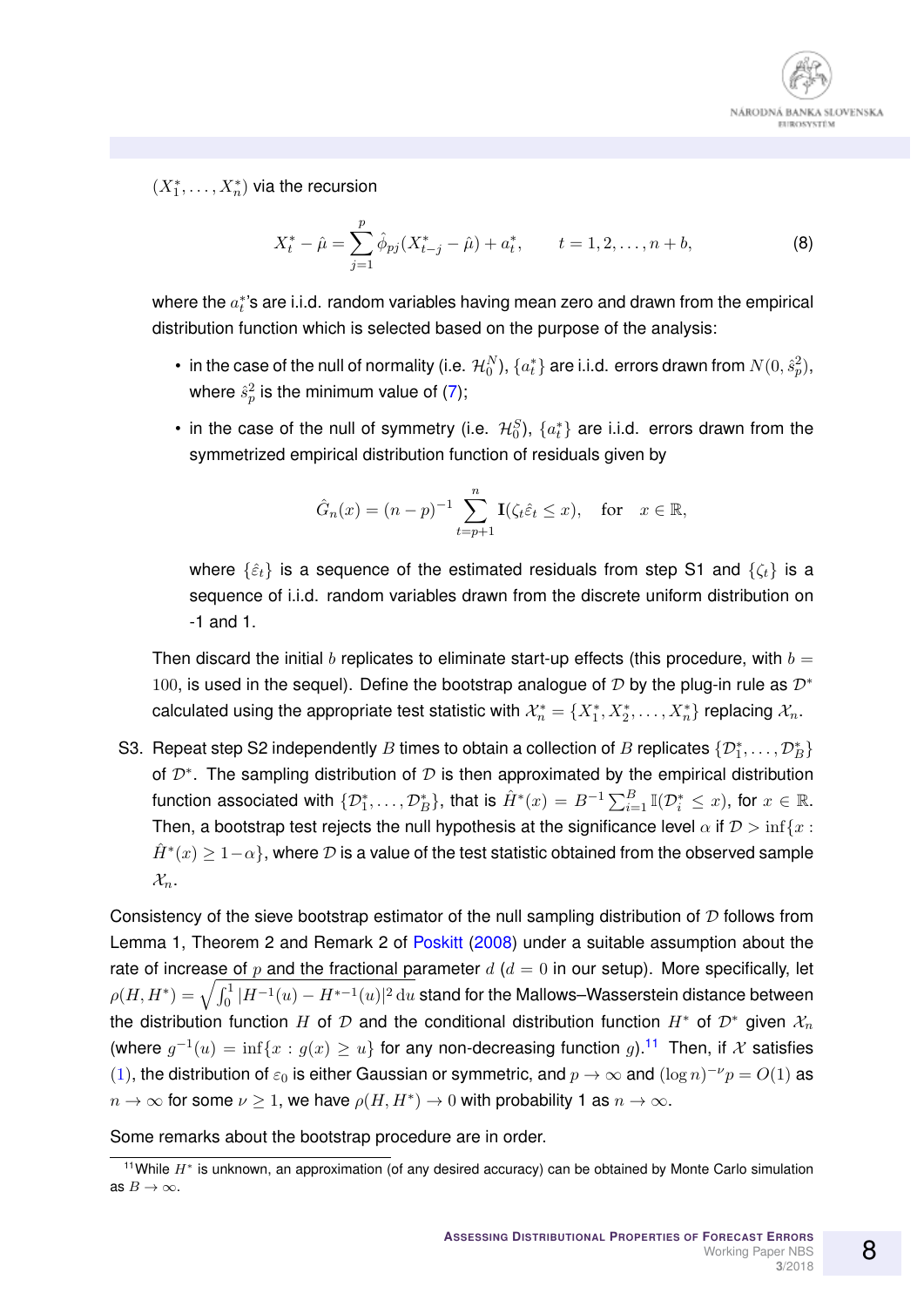(i) The order of the autoregressive sieve may be selected as the minimizer of Akaike's information criterion  $\text{AIC}(p) = \log \hat{s}_p^2 + 2n^{-1}p$  over  $1 \leq p \leq p_{\text{max}}$  for some suitable maximal order  $p_{\text{max}}$ . Under mild regularity conditions, a data-dependent choice of p based on AIC is asymptotically efficient (in the sense of [Shibata](#page-13-9) [\(1980\)](#page-13-9)) and satisfies (with probability 1) the growth conditions required for the asymptotic validity of the sieve bootstrap for a large class of statistics [\(Psaradakis](#page-13-10) [\(2016\)](#page-13-10)). Alternative criteria for order selection that may be used include, among many others, the Bayesian information criterion and the Mallows criterion.

(ii) Although least-squares estimates  $(\hat{\phi}_{p1},\ldots,\hat{\phi}_{pp})$  of the parameters of the approximating autoregression are used in the above algorithm to construct  $X_t^*$ , asymptotically equivalent estimates, such as those obtained from the empirical Yule–Walker equations, may alternatively be used. The Yule–Walker estimator is theoretically attractive because it guarantees that the bootstrap pseudo-observations  $(X_1^*,\ldots,X_n^*)$  are generated from a causal (bootstrap) autoregressive process, but is known to be biased in small samples compared to the least-squares estimator (see, e.g., [Tjøstheim and Paulsen](#page-13-11) [\(1983\)](#page-13-11) and [Paulsen and Tjøstheim](#page-13-12) [\(1985\)](#page-13-12)).

(iii) It is worth noting that, by requiring  $a_t^*$  in [\(8\)](#page-7-1) to be either normally or symmetrically distributed,  $X^*$  is constructed in a way which reflects the particular null hypothesis under test even though  $X$  may not satisfy it. This is important for ensuring that the bootstrap test has reasonable power against departures from the null (see [Lehmann and Romano](#page-12-11) [\(2005,](#page-12-11) Sect. 15.6)).

We conclude this section by remarking that the linear structure imposed by [\(1\)](#page-4-2) and [\(6\)](#page-6-1) may arguably be considered as somewhat restrictive. However, the results of Bickel and Bühlmann [\(1997\)](#page-12-12) suggest that linearity may not be too onerous a requirement in the sense that the closure (with respect to the total variation metric) of the class of linear processes is quite large; roughly speaking, for any stationary non-linear process, there exists another process in the closure of linear processes having identical sample paths with probability exceeding 0.36. This suggests that the autoregressive sieve bootstrap is likely to yield reasonably good approximations within a class of processes larger than that associated with [\(1\)](#page-4-2) or [\(6\)](#page-6-1).

# **4. FORECASTS ERRORS**

Since 1989, Consensus Economics Inc. (CE) has been conducting surveys which poll around 10 – 30 fairly diverse economists and financial analysts in each country on their views about the expected development of the selected macroeconomic and financial variables. CE currently operates with more than 1000 economic variables from over 85 countries. The CE output is often seen as a forecast benchmark by investment and planning managers, as well as government institutions. In addition to their annual (fixed-event) forecasts, the company regularly asks country panellists to provide also quarterly (fixed-horizon) economic forecasts for one up to eight quarters ahead. The aggregate CE forecast is a sample average of the forecasts provided by country participants for each economic variable. These quarterly forecasts are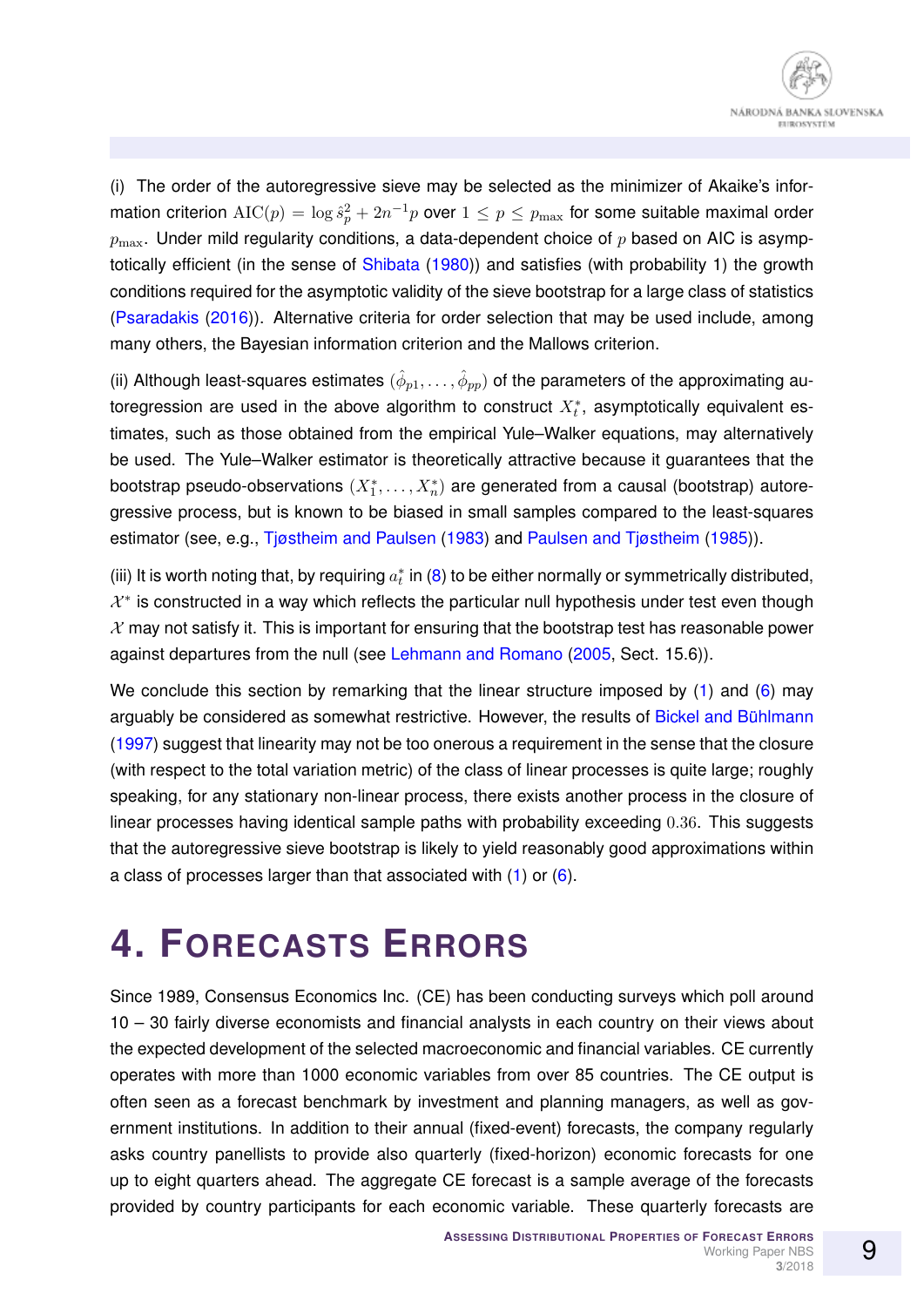updated every March, June, September, and December.

Here we focus on assessing normality and symmetry of the marginal distribution of the aggregate CE forecast errors for the real GDP growth rate (denoted as GDP) and the inflation rate (denoted as CPI) of G7 countries (United States, Japan, Germany, France, United Kingdom, Italy, Canada). Forecasts of both economic variables are reported in the form of year-on-year percentage changes.<sup>[12](#page-9-0)</sup> The forecast horizon of variables under consideration is from one quarter to six quarters ahead. The dataset of international forecast errors is a balanced panel spanning the period Q4 1994 – Q3 2015 (i.e. 84 observations).

The aggregate CE forecast error is calculated as:  $X_t(h) = Y_{t+h} - \hat{Y}_t(h)$ , where  $Y_{t+h}$  denotes the realization of a given variable (e.g. GDP) at  $t+h$  and  $\hat{Y}_{t}(h)$  denotes the aggregate conditional forecast (a sample average of country participants' forecasts) made at time  $t$  for  $h$  periods ahead. It is far from clear which version of the realization should be actually used for our analysis. Our approach relies on the last vintage of data (final data) as the most accurate realization available to researchers. In particular, the March 2017 vintage of all macroeconomic variables is used when calculating forecast errors. Data are obtained from the OECD database.

The aggregate CE forecast errors of both macroeconomic variables for the selected horizons  $h = 1, 3, 5$  are depicted in Figure [A](#page-14-0) in Appendix A. Although both CPI and GDP errors display slightly different patterns, a characteristic feature is their high persistence which increases with the forecast horizon  $h$  – see Figure [2](#page-17-0) where the first-order autocorrelation coefficients of forecast errors are depicted in the form of box-and-whisker diagrams. It is worth remarking here that the relatively high persistence of one-step ahead forecasts (i.e.  $h = 1$ ) is caused by the fact that variables are expressed in (more policy relevant) year-on-year rather than quarter-onquarter form. The figure clearly demonstrates that using test statistics based on the assumption of serially uncorrelated observations would provide very likely misleading inference about the distributional properties of forecast errors. It is shown in Appendix B that the distance-based tests with appropriate critical values obtained via the sieve bootstrap perform very well under both the null and alternative hypotheses even in sample sizes encountering macroeconomic applications.

### **5. EMPIRICAL RESULTS**

In this section, we apply the distance-based  $\mathcal{D}_N$  and  $\mathcal{D}_S$  tests based on [\(4\)](#page-5-4) and [\(5\)](#page-5-5) in order to assess normality and symmetry of the marginal law of macroeconomic forecast errors. A sample mean and standard deviation calculated from the sample  $\mathcal{X}_n$  are used as estimators of location  $\mu$  and scale  $\sigma$ . Recall that  $\mathcal{X}_n = \{X_1, \ldots, X_n\}$  represents a sample of the aggregate CE forecast errors spanning the period Q4 1994 – Q3 2015 ( $n = 84$ ) for each variable (CPI,

<span id="page-9-0"></span><sup>&</sup>lt;sup>12</sup>Note that quarter-on-quarter percentage changes of economic variables are not considered here since they are available only for GDP but not for CPI.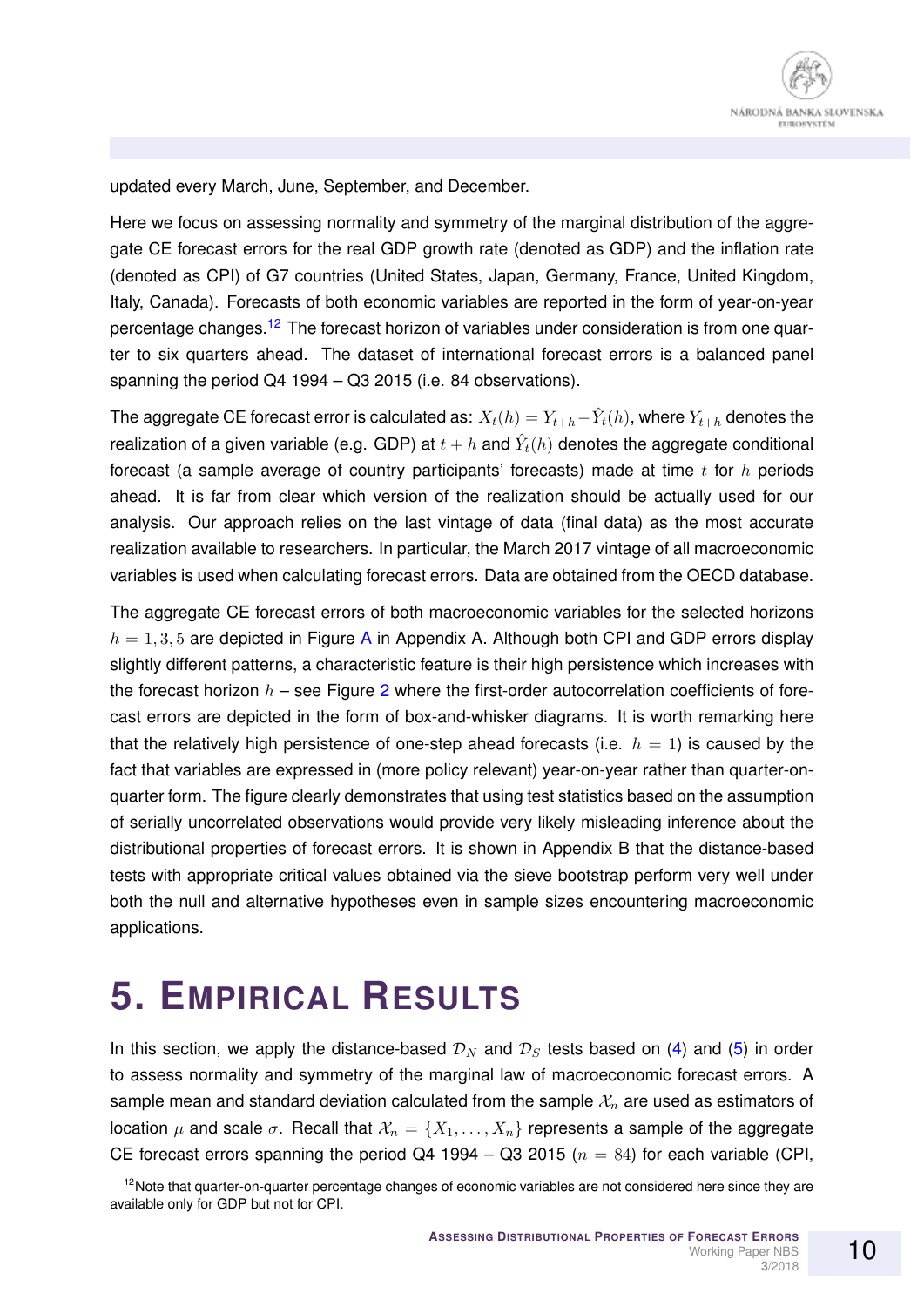GDP) and each forecast horizon ( $h = 1, \ldots, 6$ ). The bootstrap P-values of the distance tests are reported in Tables  $1 - 2$  $1 - 2$ . These are computed from 1000 bootstrap replications with the data-dependent sieve order p determined using the AIC over  $1 \le p \le |5 \log_{10} n|$ , where  $|\cdot|$ denoting the greatest-integer function.<sup>[13](#page-10-0)</sup>

The null hypothesis of normality is rejected (at the 10% significance level) in 52% (26%) of the GDP (CPI) forecast errors (see Table  $1$ ).<sup>[14](#page-10-1)</sup> A lower rejection rate in the case of CPI errors can be explained to some extent by (in general) higher persistence of inflation forecast errors, which results in a lower power of the test statistics. Two interesting conclusions emerge when focusing on the normality results over the forecast horizon  $h$ . First, the GDP and CPI results are, rather surprisingly, in complete opposite for the one-step ahead errors (i.e.  $h = 1$ ): the null is rejected in 70% of the CPI errors, whereas no rejection of the null for GDP errors. Second, apart from the one-step ahead errors, the normality results are quite stable over the forecast horizon, although the rejection rates for GDP are substantially higher than those for CPI. See Figure [1](#page-11-0) (a) where the rejection frequencies (aggregated over all seven countries) are depicted across different forecast horizons. It is worth remarking here that only in two cases (i.e. GDP for Canada and CPI for Japan) the null hypothesis of normality is not rejected in either of the forecast horizon.

Noticeably different results are obtained when testing for the null of symmetry of the marginal distribution of macroeconomic forecast errors. In particular, the overall rejection frequency of symmetry is 5% (10%) for the GDP (CPI) errors (see Table [2\)](#page-14-0). Interestingly, in most of the cases, the null is rejected for the UK forecast errors. The rejection being so low, it is quite clear that there is little to say about the behaviour of the test results over the forecast horizon. These are depicted in Figure [1](#page-11-0) (b) for completeness.

It can be concluded from the previous results that normality is rejected mainly due to presence of heavy-tails in macroeconomic forecast errors. Therefore, using the Student distribution might be preferred against the Gaussian one for the purpose of fan-chart modelling. Of course, an important practical consideration for the application of the Student distribution is the selection of the right degrees of freedom. This can be done in a two step procedure as follows: in the first step, calibrate the degrees of freedom based on sample kurtosis calculated from forecast errors; in the second step, use a test similar to [\(4\)](#page-5-4), where  $\Phi(\cdot)$  is replaced with the Student distribution with the calibrated degrees of freedom, to test the null hypothesis of the adequacy of the Student distribution.

<span id="page-10-0"></span> $13$ It is worth remarking here that in cases where forecast errors are obtained from a parametric model (e.g. an ARMA model) then one observes  $\{X_t(\hat{\theta})\}$  rather than  $\{X_t\}$ , where  $\hat{\theta}$  denotes a vector of the estimated parameters. In such cases, parameter uncertainty should be taken into account when calculating the bootstrap P-values. Since survey-based data are not outcomes from a particular parametric model, no parameter uncertainty correction is considered in this paper.

<span id="page-10-1"></span><sup>&</sup>lt;sup>14</sup>We hold the view that the 10% significance level is probably more appropriate in forecasting applications where a limited number of observations is available to researchers.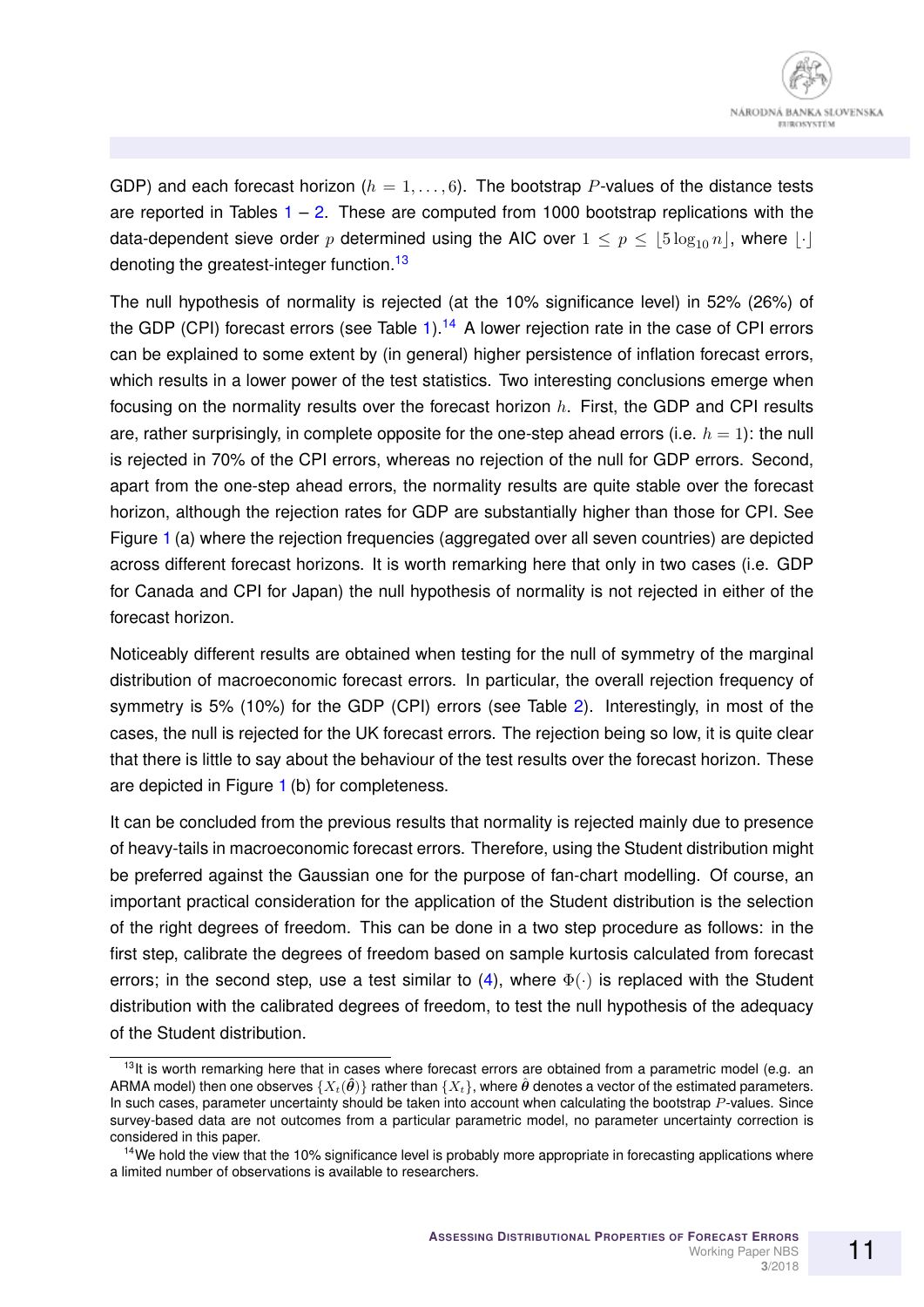



#### <span id="page-11-0"></span>Figure 1: Aggregate Empirical Rejection Rates

### **6. CONCLUSION**

The distributional properties of the forecast errors play a crucial role in calculating reliable prediction intervals. This paper has considered the problem of testing both for normality and asymmetry of the marginal law of an international panel of survey-based macroeconomic forecast errors using the distance test statistics with the critical values obtained via the sieve bootstrap. Our results indicate that the assumption of symmetry of the marginal distribution of forecast errors is reasonable whereas the assumption of normality is not. Therefore, using the Student distribution might be preferred against the Gaussian one for the purpose of fan-chart modelling.

12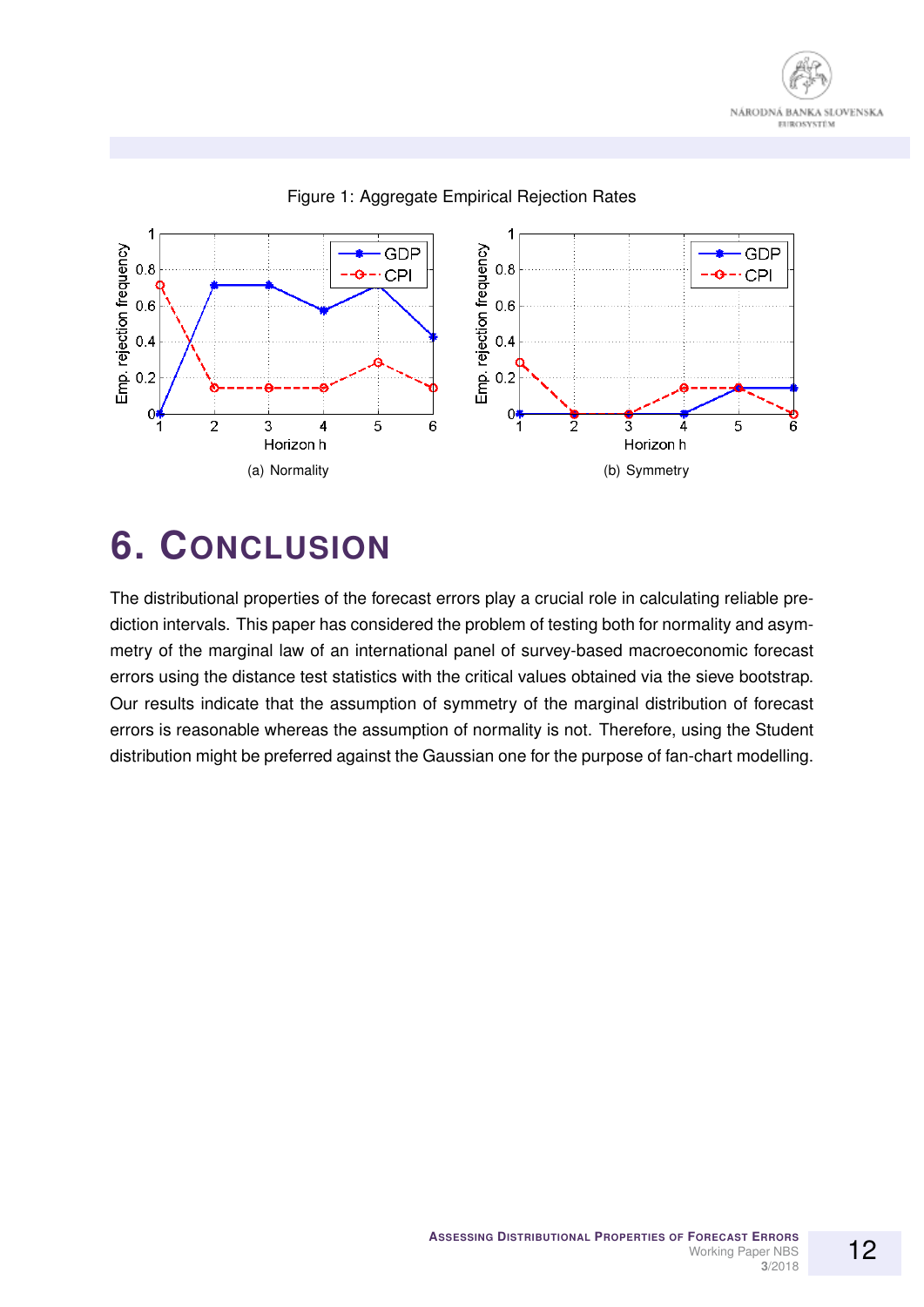

### **REFERENCES**

- <span id="page-12-4"></span>Aki, S. (1981). symptotic distribution of a Cramer-von Mises type statistic for testing symmetry when the center is estimated. *Annals of the Institute of Statistical Mathematics 33*, 1–14.
- <span id="page-12-8"></span>Anderson, T. and D. Darling (1954). A test of goodness of fit. *Journal of the American Statistical Association 49*, 765–769.
- <span id="page-12-13"></span>Bai, J. and S. Ng (2005). Tests for skewness, kurtosis, and normality for time series data. *Journal of Business and Economic Statistics 23*, 49–60.
- <span id="page-12-12"></span>Bickel, P. J. and P. Buhlmann (1997). Closure of linear processes. ¨ *Journal of Theoretical Probability 10*, 445–479.
- <span id="page-12-5"></span>Boos, D. D. (1982). A test for asymmetry associated with the Hodges-Lehmann estimator. *Journal of the American Statistical Association 77*, 647–651.
- <span id="page-12-10"></span>Bühlmann, P. (1997). Sieve bootstrap for time series. *Bernoulli 3*, 123–148.
- <span id="page-12-14"></span>Davison, A. and D. Hinkley (1997). *Bootstrap Methods and Their Application*. Cambridge University Press.
- <span id="page-12-0"></span>Greenspan, A. (2003). Monetary Policy under Uncertainty - Remarks by Chairman Alan Greenspan at a symposium of the Federal Reserve Bank of Kansas City. *The Federal Reserve Board, Washington, D.C*.
- <span id="page-12-3"></span>Hammond, G. et al. (2012). State of the art of inflation targeting. *Centre for Central Banking Studies, Bank of England*.
- <span id="page-12-2"></span>Harvey, D. I. and P. Newbold (2003). The non-normality of some macroeconomic forecast errors. *International Journal of Forecasting 19*, 635–653.
- <span id="page-12-6"></span>Koziol, J. A. (1983). Tests for symmetry about an unknown value based on the empirical distribution function. *Communications in Statistics - Theory and Methods 12*, 2823–2846.
- <span id="page-12-9"></span>Kreiss, J.-P. (1992). Bootstrap procedures for  $AR(\infty)$  processes. In K.-H. Jöckel, G. Rothe, and W. Sendler (Eds.), *Bootstrapping and Related Techniques*, pp. 107–113. Heidelberg: Springer-Verlag.
- <span id="page-12-1"></span>Lahiri, K. and C. Teigland (1987). On the normality of probability distributions of inflation and GNP forecasts. *International Journal of Forecasting 3*, 269–279.
- <span id="page-12-11"></span>Lehmann, E. L. and J. P. Romano (2005). *Testing Statistical Hypotheses*. Springer.
- <span id="page-12-7"></span>Lilliefors, H. (1967). On the Kolmogorov-Smirnov test for normality with mean and variance unknown. *Journal of the American Statistical Association 62*, 399–402.

13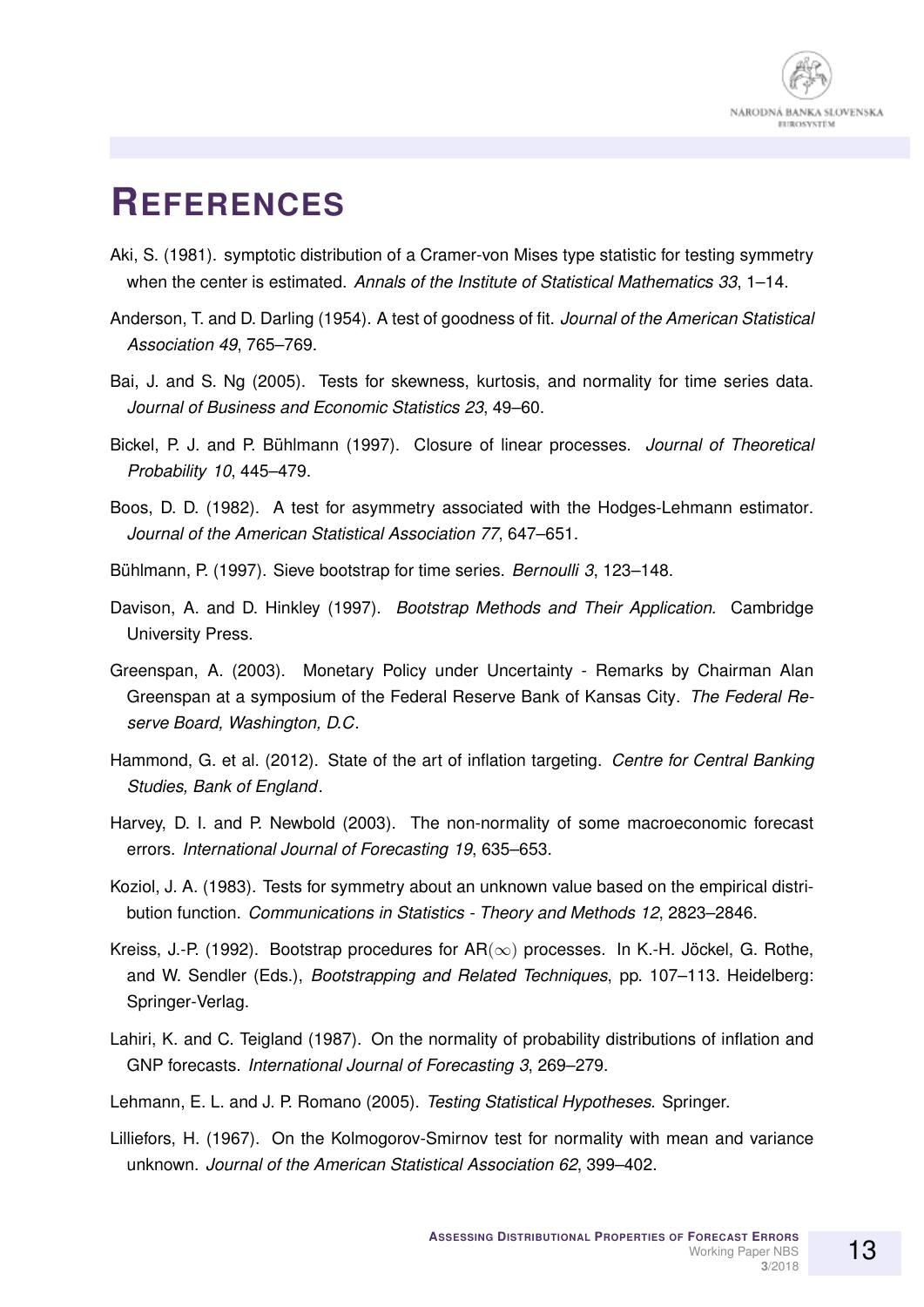

- <span id="page-13-1"></span>Makridakis, S. and R. L. Winkler (1989). Sampling distributions of post-sample forecasting errors. *Applied Statistics 38*, 331–342.
- <span id="page-13-12"></span>Paulsen, J. and D. Tjøstheim (1985). On the estimation of residual variance and order in autoregressive time series. *Journal of the Royal Statistical Society, B 47*, 216–228.
- <span id="page-13-7"></span>Poskitt, D. S. (2007). Autoregressive approximation in nonstandard situations: the fractionally integrated and non-invertible cases. *Annals of the Institute of Statistical Mathematics 59*, 697–725.
- <span id="page-13-8"></span>Poskitt, D. S. (2008). Properties of the sieve bootstrap for fractionally integrated and noninvertible processes. *Journal of Time Series Analysis 29*, 224–250.
- <span id="page-13-5"></span>Psaradakis, Z. (2003). A bootstrap test for symmetry of dependent data based on a Kolmogorov–Smirnov type statistic. *Communications in Statistics - Simulation and Computation 32*, 113–126.
- <span id="page-13-10"></span>Psaradakis, Z. (2016). Using the bootstrap to test for symmetry under unknown dependence. *Journal of Business and Economic Statistics 34*, 406–415.
- <span id="page-13-6"></span>Psaradakis, Z. and M. Vavra (2017). A distance test of normality for a wide class of stationary ´ processes. *Econometrics and Statistics 2*, 50–60.
- <span id="page-13-13"></span>Ramberg, J. and B. Schmeiser (1974). An approximate method for generating asymmetric random variables. *Communications of the ACM 17*, 78–82.
- <span id="page-13-2"></span>Reifschneider, D. and P. Tulip (2007). Gauging the uncertainty of the economic outlook from historical forecasting errors. *Finance and Economics Discussion Series 2007-60*.
- <span id="page-13-3"></span>Rothman, E. and M. Woodroofe (1972). A Cramér von-Mises type statistic for testing symmetry. *The Annals of Mathematical Statistics 43*, 2035–2038.
- <span id="page-13-9"></span>Shibata, R. (1980). Asymptotically efficient selection of the order of the model for estimating parameters of a linear process. *Annals of Statistics 8*, 147–164.
- <span id="page-13-4"></span>Stephens, M. (1976). Asymptotic results for goodness-of-fit statistics with unknown parameters. *The Annals of Statistics 4*, 357–369.
- <span id="page-13-0"></span>Tetlow, R. and P. Tulip (2008). Changes in macroeconomic uncertainty. *Board of Governors Of the Federal Reserve System*.
- <span id="page-13-11"></span>Tjøstheim, D. and J. Paulsen (1983). Bias of some commonly-used time series estimates. *Biometrika 70*, 389–399; Corrigendum (1984), 71, 656.

14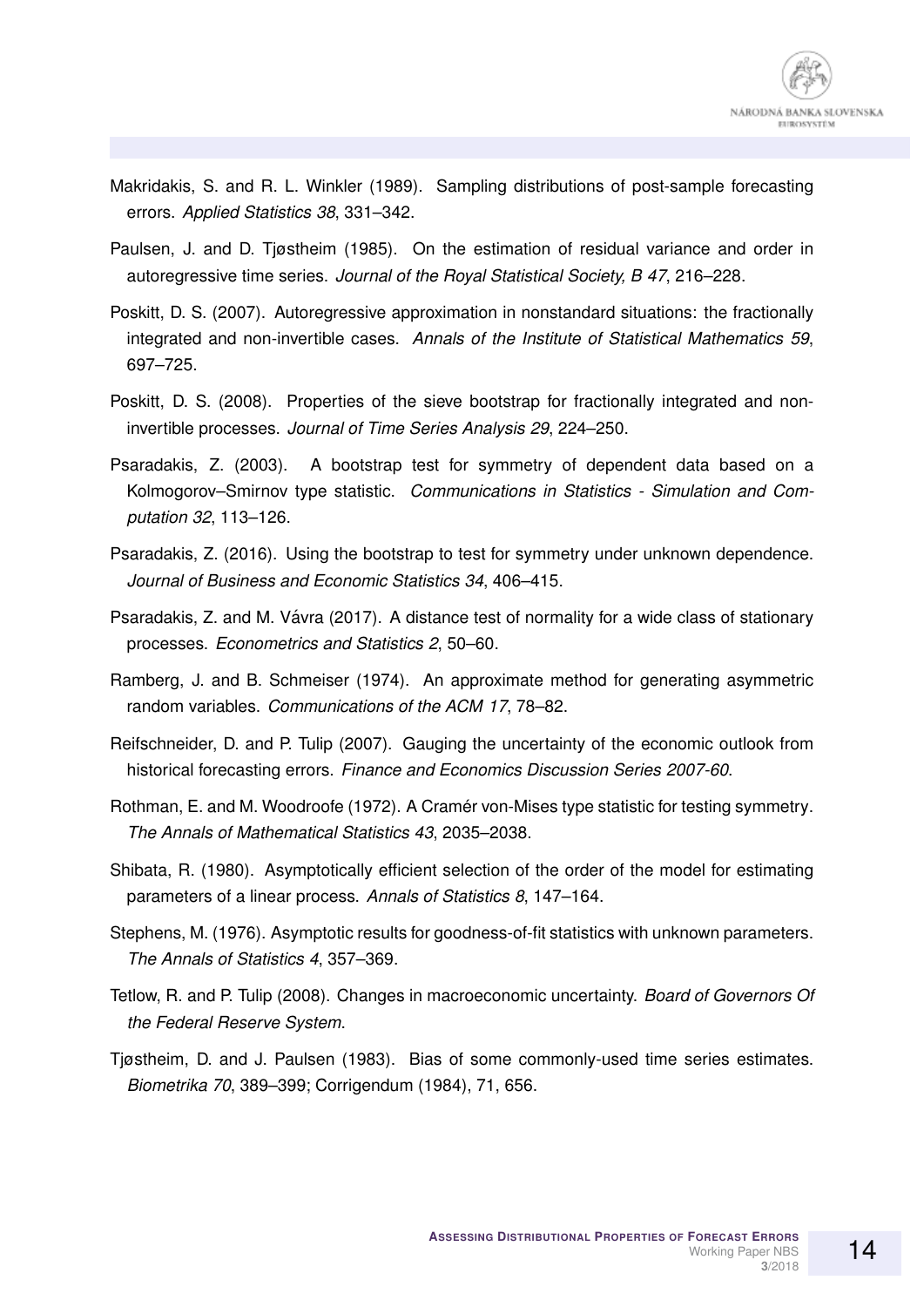

# **A. TABLES**

|            |           |         |                |      | ◢    |      |      |
|------------|-----------|---------|----------------|------|------|------|------|
|            |           | Horizon |                |      |      |      |      |
| Variable   | Country   | 1       | $\overline{2}$ | 3    | 4    | 5    | 6    |
| <b>GDP</b> | US        | 0.18    | 0.04           | 0.09 | 0.21 | 0.18 | 0.18 |
|            | <b>UK</b> | 0.47    | 0.07           | 0.01 | 0.00 | 0.00 | 0.00 |
|            | <b>JP</b> | 0.38    | 0.38           | 0.20 | 0.07 | 0.06 | 0.04 |
|            | DE        | 0.33    | 0.04           | 0.03 | 0.05 | 0.04 | 0.06 |
|            | <b>FR</b> | 0.21    | 0.06           | 0.07 | 0.10 | 0.10 | 0.11 |
|            | IT        | 0.23    | 0.07           | 0.07 | 0.11 | 0.10 | 0.12 |
|            | CA        | 0.76    | 0.56           | 0.31 | 0.21 | 0.29 | 0.20 |
| <b>CPI</b> | US        | 0.17    | 0.00           | 0.17 | 0.25 | 0.20 | 0.32 |
|            | <b>UK</b> | 0.00    | 0.13           | 0.06 | 0.01 | 0.01 | 0.03 |
|            | <b>JP</b> | 0.54    | 0.67           | 0.54 | 0.94 | 0.57 | 0.62 |
|            | DE        | 0.00    | 0.93           | 0.34 | 0.69 | 0.79 | 0.72 |
|            | <b>FR</b> | 0.00    | 0.64           | 0.90 | 0.83 | 0.62 | 0.43 |
|            | IT        | 0.00    | 0.64           | 0.91 | 0.83 | 0.61 | 0.42 |
|            | CA        | 0.04    | 0.87           | 0.86 | 0.39 | 0.09 | 0.31 |

<span id="page-14-1"></span>Table 1: P-values of Normality Test

<span id="page-14-0"></span>

|  | Table 2: P-values of Symmetry Test |  |  |  |
|--|------------------------------------|--|--|--|
|--|------------------------------------|--|--|--|

|            |           | Horizon |                |      |      |      |      |
|------------|-----------|---------|----------------|------|------|------|------|
| Variable   | Country   | 1       | $\overline{c}$ | 3    | 4    | 5    | 6    |
| <b>GDP</b> | US        | 0.12    | 0.12           | 0.11 | 0.16 | 0.37 | 0.32 |
|            | <b>UK</b> | 0.46    | 0.44           | 0.21 | 0.16 | 0.06 | 0.01 |
|            | <b>JP</b> | 0.94    | 0.34           | 0.48 | 0.46 | 0.42 | 0.37 |
|            | <b>DE</b> | 0.24    | 0.82           | 0.67 | 0.56 | 0.68 | 0.73 |
|            | <b>FR</b> | 0.63    | 0.27           | 0.21 | 0.14 | 0.17 | 0.15 |
|            | IT        | 0.63    | 0.28           | 0.20 | 0.14 | 0.16 | 0.14 |
|            | CA        | 0.76    | 0.56           | 0.31 | 0.21 | 0.29 | 0.20 |
| <b>CPI</b> | US        | 0.49    | 0.20           | 0.56 | 0.56 | 0.32 | 0.27 |
|            | <b>UK</b> | 0.04    | 0.71           | 0.22 | 0.08 | 0.10 | 0.14 |
|            | <b>JP</b> | 0.50    | 0.79           | 0.60 | 0.92 | 0.52 | 0.69 |
|            | DE        | 0.00    | 0.84           | 0.21 | 0.44 | 0.61 | 0.57 |
|            | FR        | 0.24    | 0.40           | 0.87 | 0.77 | 0.65 | 0.51 |
|            | IT        | 0.23    | 0.40           | 0.86 | 0.77 | 0.65 | 0.51 |
|            | СA        | 0.23    | 0.76           | 0.77 | 0.34 | 0.22 | 0.35 |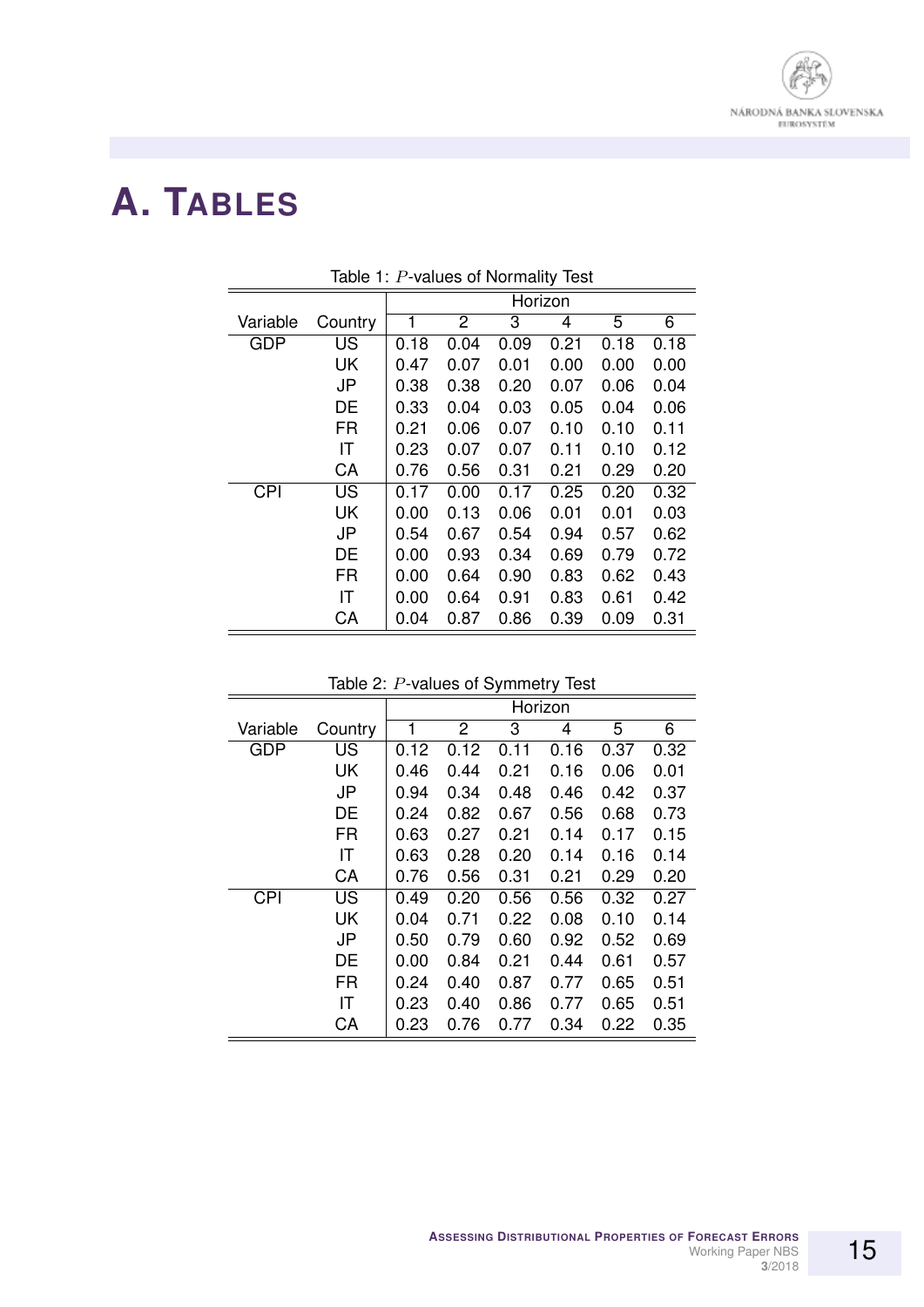

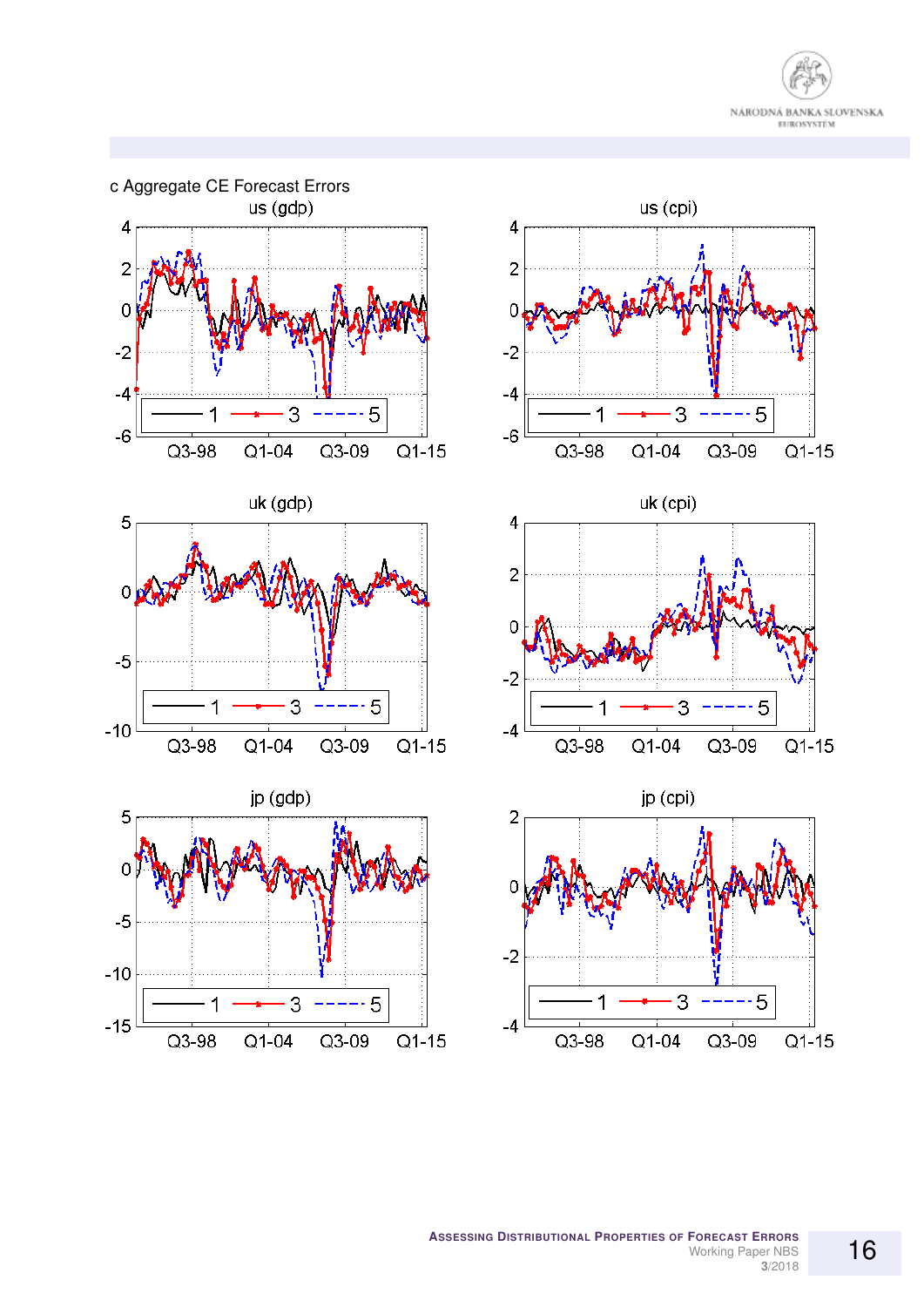

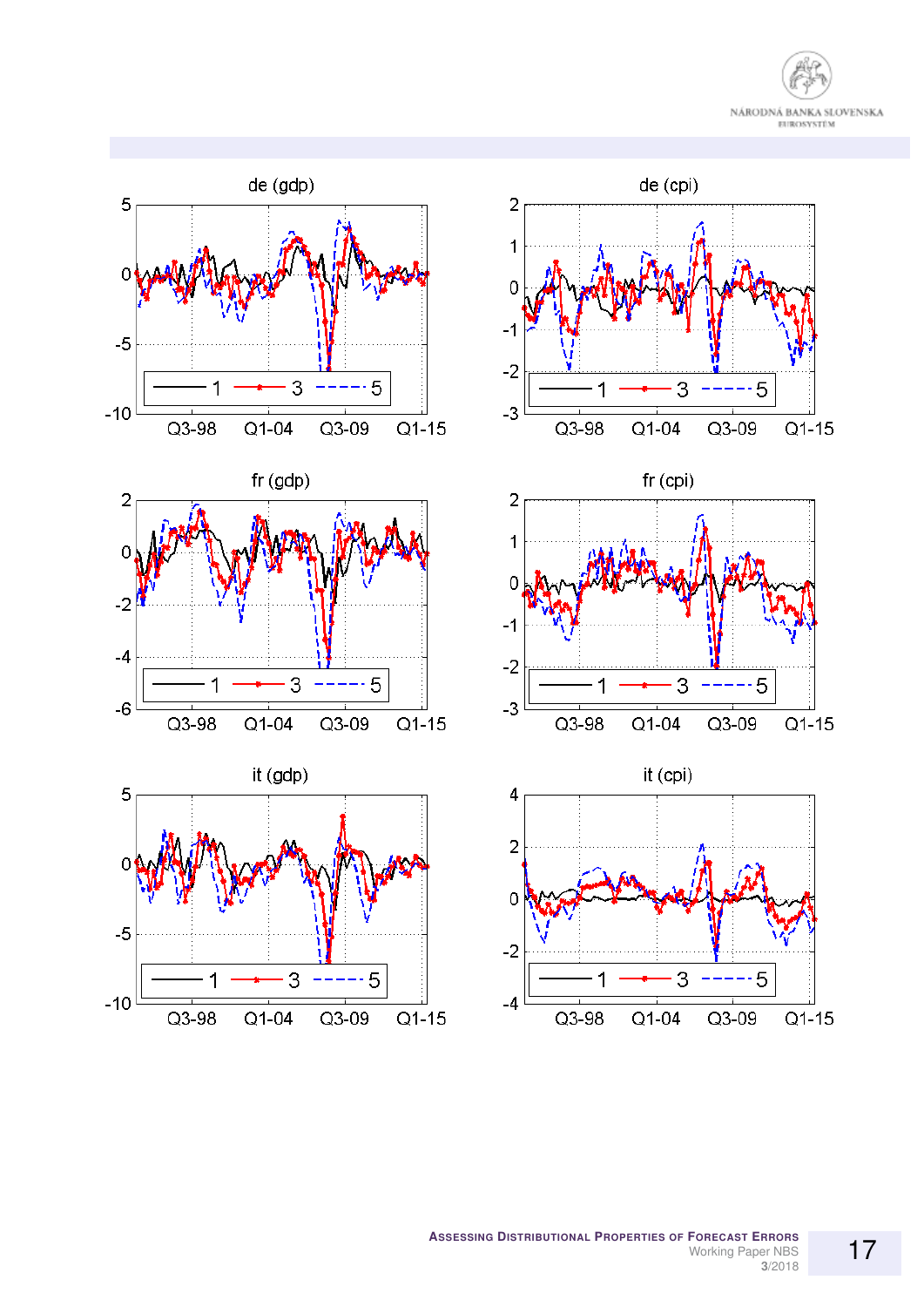



<span id="page-17-0"></span>Figure 2: Persistence of Aggregate CE Forecast Errors



Note: The black diamond (placed inside each box) indicates the average value of the first-order autocorrelation coefficient estimated from the forecast errors under consideration, the top and bottom of each box indicate the 25th and 75th percentile, respectively, of the empirical distribution of the first-order autocorrelation coefficients, and the whiskers indicate the 10th and 90th percentiles of the empirical distribution of the first-order autocorrelation coefficients.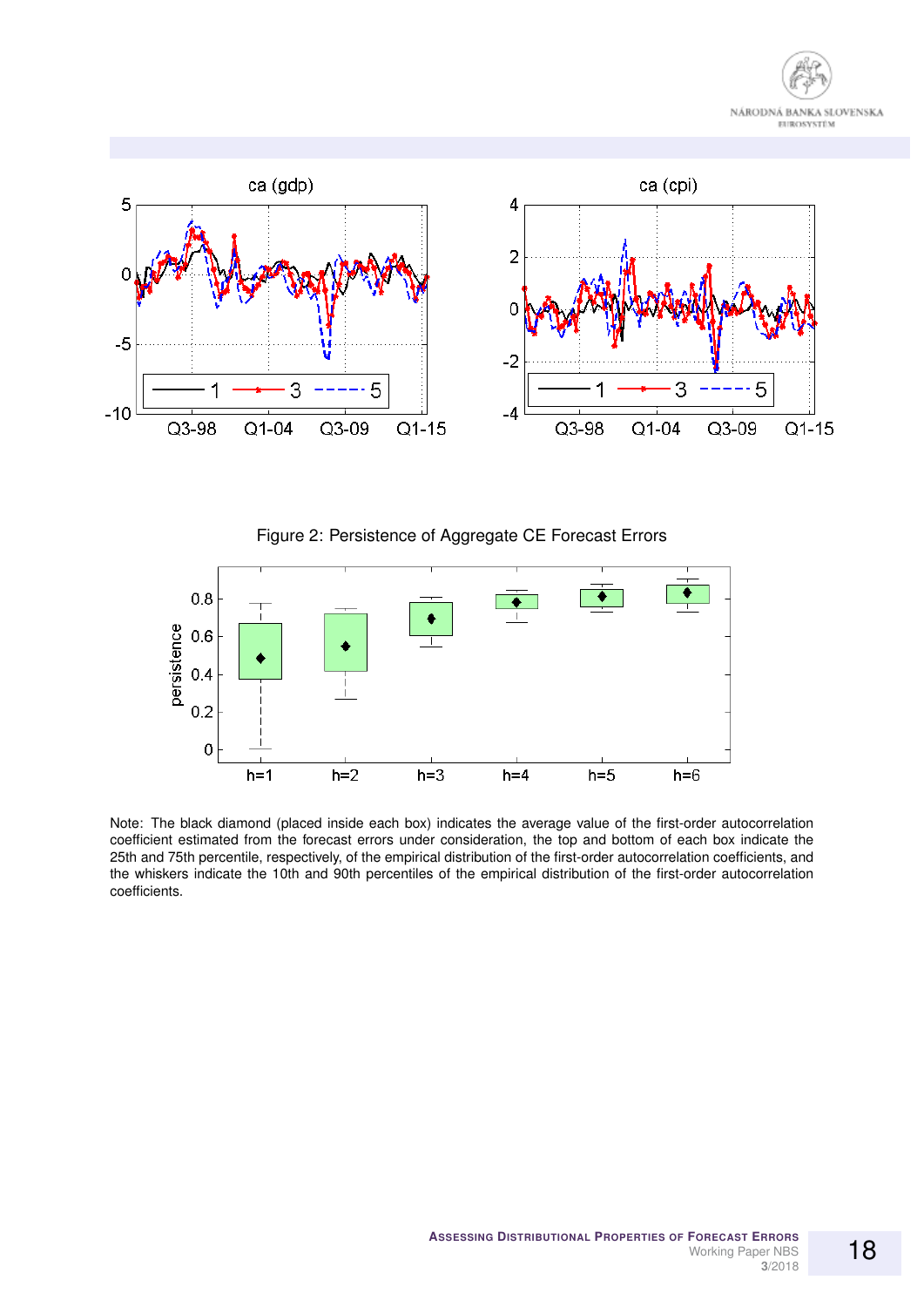

## **B. SIMULATION STUDY**

In this section, we present and discuss the results of a simulation study examining the smallsample properties of the distance-based tests of normality and symmetry under different patterns of dependence by considering artificial data generated according to the ARMA models

**M1:** 
$$
X_t = 0.8X_{t-1} + \varepsilon_t
$$
,

**M2:** 
$$
X_t = 0.6X_{t-1} - 0.5X_{t-2} + \varepsilon_t
$$
,

**M3:**  $X_t = 0.6X_{t-1} + 0.3\varepsilon_{t-1} + \varepsilon_t$ .

Here, and throughout this section,  $\{\varepsilon_t\}$  are i.i.d. random variables the common distribution of which is either standard normal (labelled N in the various tables) or generalized lambda with quantile function  $Q(w)=\lambda_1+(1/\lambda_2)\{w^{\lambda_3}-(1-w)^{\lambda_4}\},\, 0< w < 1,$  standardized to have zero mean and unit variance (see [Ramberg and Schmeiser](#page-13-13) [\(1974\)](#page-13-13)). The parameter values of the generalized lambda distribution used in the experiments are taken from [Bai and Ng](#page-12-13) [\(2005\)](#page-12-13) and can be found in Table [3,](#page-18-0) along with the corresponding coefficients of skewness and kurtosis; the distributions N, S1, S2 are symmetric, whereas A1, A2, A3 are asymmetric.

For each design point, 1000 independent realizations of  $\{X_t\}$  of length  $100 + n$ , with  $n \in$  $\{100, 200\}$  (as representative samples for macroeconomic applications), are generated.<sup>[15](#page-18-1)</sup> The first 100 data points of each realization are then discarded in order to eliminate start-up effects and the remaining n data points are used to compute the value of the  $\mathcal{D}_N$  and  $\mathcal{D}_S$  test statistics. In the case of bootstrap tests, the order of the autoregressive sieve is determined by minimizing the AIC in the range  $1 \le p \le |5 \log_{10} n|$ , while the number of bootstrap replications is  $B =$ 199. We note that using a larger number of bootstrap replications did not change the results substantially<sup>[16](#page-18-2)</sup>

<span id="page-18-0"></span>

|                | Table 3: Innovation Distributions |             |             |             |          |          |  |  |
|----------------|-----------------------------------|-------------|-------------|-------------|----------|----------|--|--|
|                | $\lambda_1$                       | $\lambda_2$ | $\lambda_3$ | $\lambda_4$ | skewness | kurtosis |  |  |
| N              |                                   |             |             |             | 0.0      | 3.0      |  |  |
| S <sub>1</sub> | 0.000000                          | $-0.397912$ | $-0.160000$ | $-0.160000$ | 0.0      | 11.6     |  |  |
| S <sub>2</sub> | 0.000000                          | $-1.000000$ | $-0.240000$ | $-0.240000$ | 0.0      | 126.0    |  |  |
| A <sub>1</sub> | 0.000000                          | $-1.000000$ | $-0.007500$ | $-0.030000$ | 1.5      | 7.5      |  |  |
| A <sub>2</sub> | 0.000000                          | $-1.000000$ | $-0.100900$ | $-0.180200$ | 2.0      | 21.1     |  |  |
| A <sub>3</sub> | 0.000000                          | $-1.000000$ | $-0.001000$ | $-0.130000$ | 3.2      | 23.8     |  |  |

The Monte Carlo rejection frequencies of the distance tests at 10% significance level are reported in Tables  $4 - 5$  $4 - 5$ . The null rejection probabilities of the tests are generally insignificantly different from the nominal level across all relevant DGPs. Their rejection frequencies improve

<span id="page-18-2"></span><span id="page-18-1"></span> $15$ The Monte Carlo results for different sample sizes are available from the author upon request.

<sup>&</sup>lt;sup>16</sup>Using a larger number of bootstrap replications did not change the results significantly (see [Davison and Hinkley](#page-12-14) [\(1997,](#page-12-14) pp. 155-156) for an explanation).